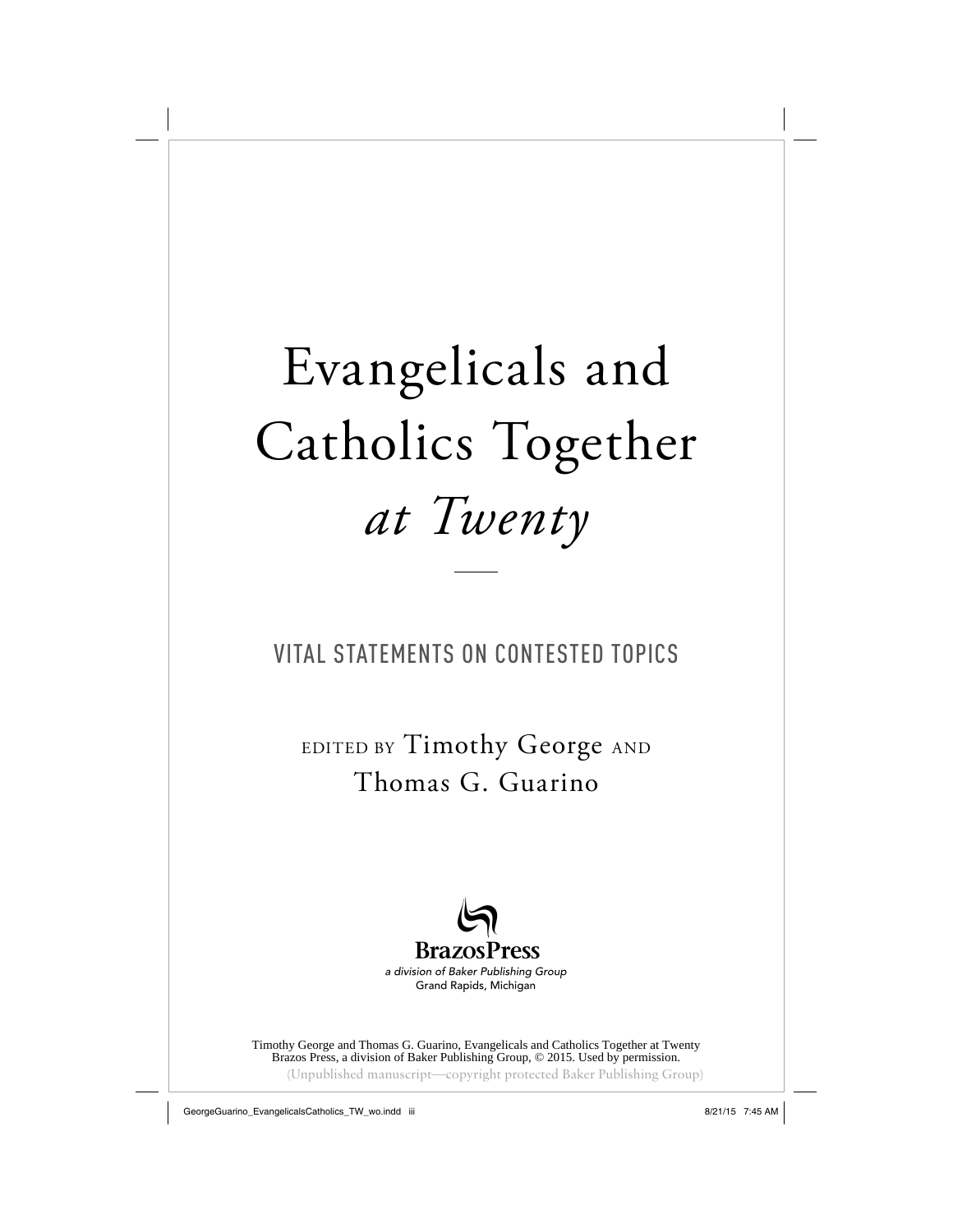© 2015 by Timothy George and Thomas G. Guarino

Published by Brazos Press a division of Baker Publishing Group P.O. Box 6287, Grand Rapids, MI 49516-6287 www.brazospress.com

Printed in the United States of America

All rights reserved. No part of this publication may be reproduced, stored in a retrieval system, or transmitted in any form or by any means—for example, electronic, photocopy, recording—without the prior written permission of the publisher. The only exception is brief quotations in printed reviews.

Library of Congress Cataloging-in-Publication Data is on file at the Library of Congress, Washington, DC.

ISBN 978-1-58743-368-9

Unless noted otherwise, Scripture translations are from the Revised Standard Version of the Bible, copyright 1952 [2nd edition, 1971] by the Division of Christian Education of the National Council of the Churches of Christ in the United States of America. Used by permission. All rights reserved.

Scripture quotations labeled ASV are from the American Standard Version of the Bible.

Scripture quotations labeled ESV are from The Holy Bible, English Standard Version® (ESV®), copyright © 2001 by Crossway, a publishing ministry of Good News Publishers. Used by permission. All rights reserved. ESV Text Edition: 2011

Scripture quotations labeled KJV are from the King James Version of the Bible.

Scripture quotations labeled NIV are from the Holy Bible, New International Version®. NIV®. Copyright © 1973, 1978, 1984, 2011 by Biblica, Inc.™ Used by permission of Zondervan. All rights reserved worldwide. www.zondervan.com

Scripture quotations labeled NKJV are from the New King James Version. Copyright © 1982 by Thomas Nelson, Inc. Used by permission. All rights reserved.

Scripture quotations labeled NRSV are from the New Revised Standard Version of the Bible, copyright © 1989, by the Division of Christian Education of the National Council of the Churches of Christ in the United States of America. Used by permission. All rights reserved.

Lyrics from Graham Kendrick's "Meekness and Majesty" in chap. 7 are © 2003 Thankyou Music (PRS) (adm. worldwide at Capitol  $CMGPublishing.com$  excluding Europe, which is adm. by In tegritymusic.com) All rights reserved. Used by permission.

15 16 17 18 19 20 21 7 6 5 4 3 2 1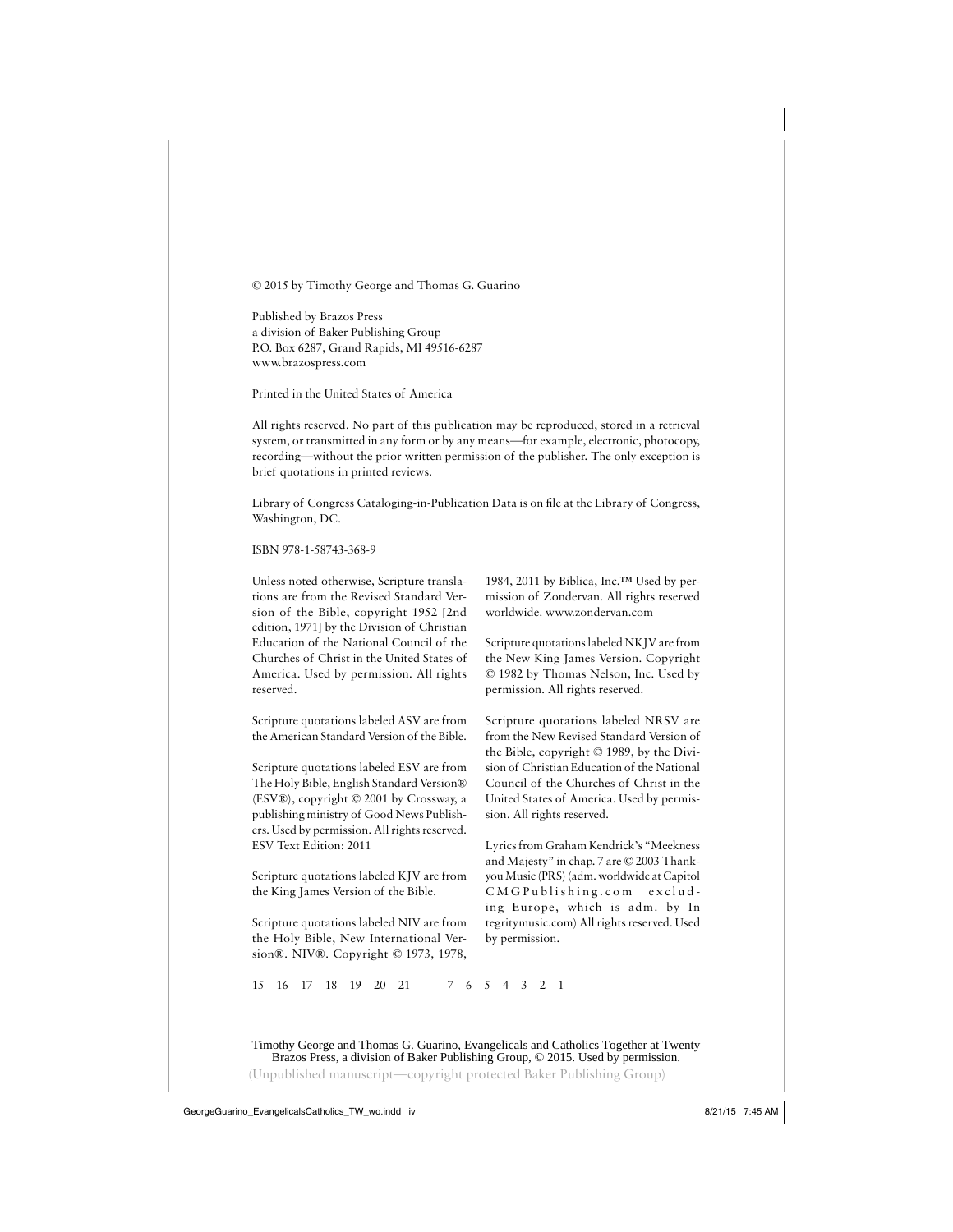### Contents

Preface by J. I. Packer vii Preface by Timothy Cardinal Dolan ix Foreword by George Weigel xii A Theological Introduction by Timothy George and Thomas G. Guarino xvii

1. Unity 1

Introduction by Timothy George 1 *Evangelicals and Catholics Together: The Christian Mission in the Third Millennium* (1994) 6

- 2. Justification 24 Introduction by Thomas C. Oden 24 *The Gift of Salvation* (1997) 32
- 3. Scripture 38 Introduction by Thomas G. Guarino 38 *Your Word Is Truth* (2002) 44
- 4. Saints 53 Introduction by Robert Louis Wilken 53 *The Communion of Saints* (2003) 57

(Unpublished manuscript—copyright protected Baker Publishing Group) Timothy George and Thomas G. Guarino, Evangelicals and Catholics Together at Twenty Brazos Press, a division of Baker Publishing Group, © 2015. Used by permission.

v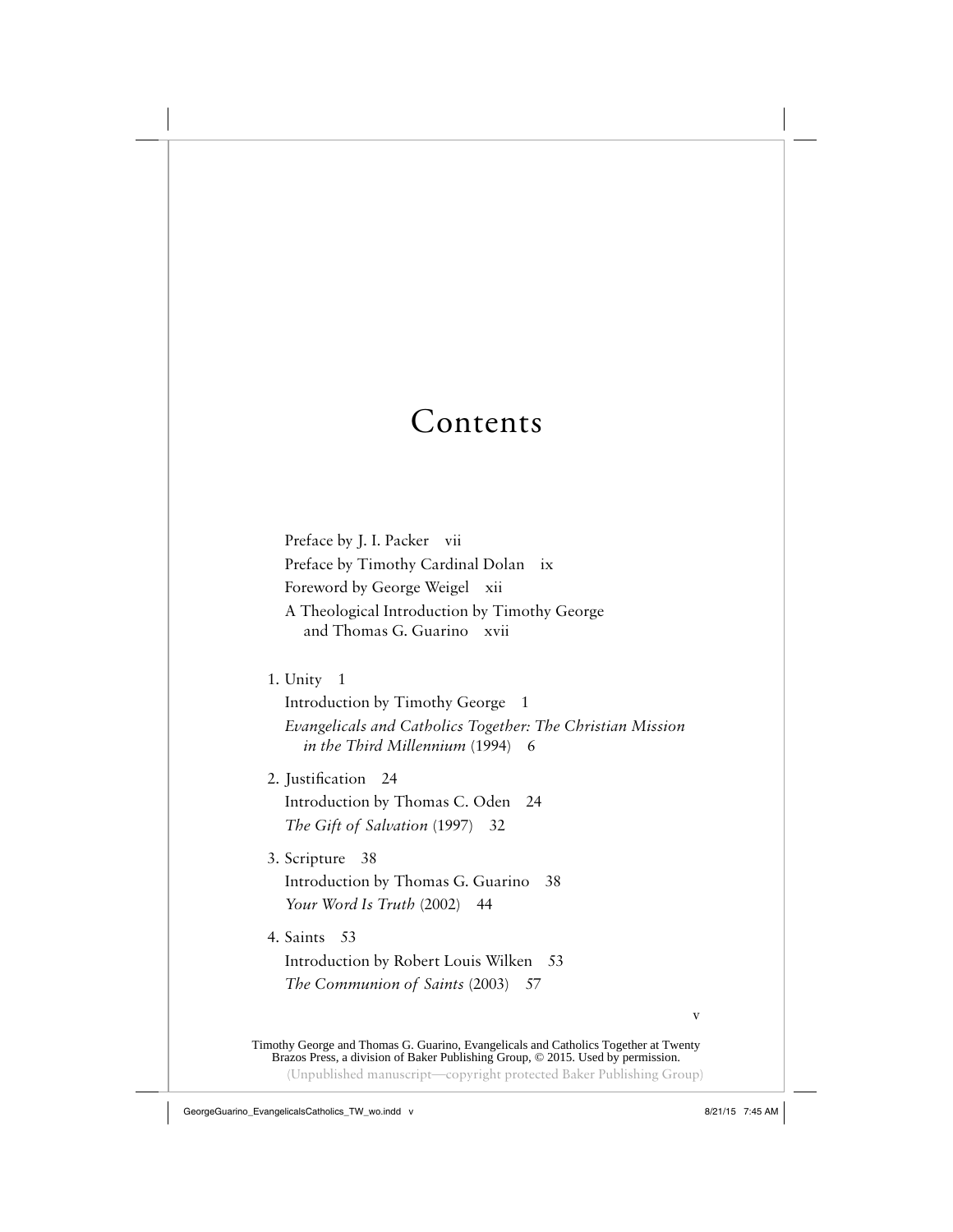5. Holiness 72 Introduction by Cheryl Bridges Johns 72 *The Call to Holiness* (2005) 76

 6. Pro-Life 85 Introduction by R. R. Reno 85 *That They May Have Life* (2006) 89

 7. Mary 104 Introduction by Dale M. Coulter 104 *Do Whatever He Tells You: The Blessed Virgin Mary in Christian Faith and Life* (2009) 109

 8. Freedom 131 Introduction by George Weigel 131 *In Defense of Religious Freedom* (2012) 136

 9. Marriage 147 Introduction by Timothy George and Thomas G. Guarino 147 *The Two Shall Become One Flesh: Reclaiming Marriage* (2015) 151

Epilogue by R. R. Reno and Kevin J. Vanhoozer 165 Acknowledgments 171 Appendix: Signers of the Documents 173 List of Contributors 183 Index of Scripture References 185

Timothy George and Thomas G. Guarino, Evangelicals and Catholics Together at Twenty Brazos Press, a division of Baker Publishing Group, © 2015. Used by permission.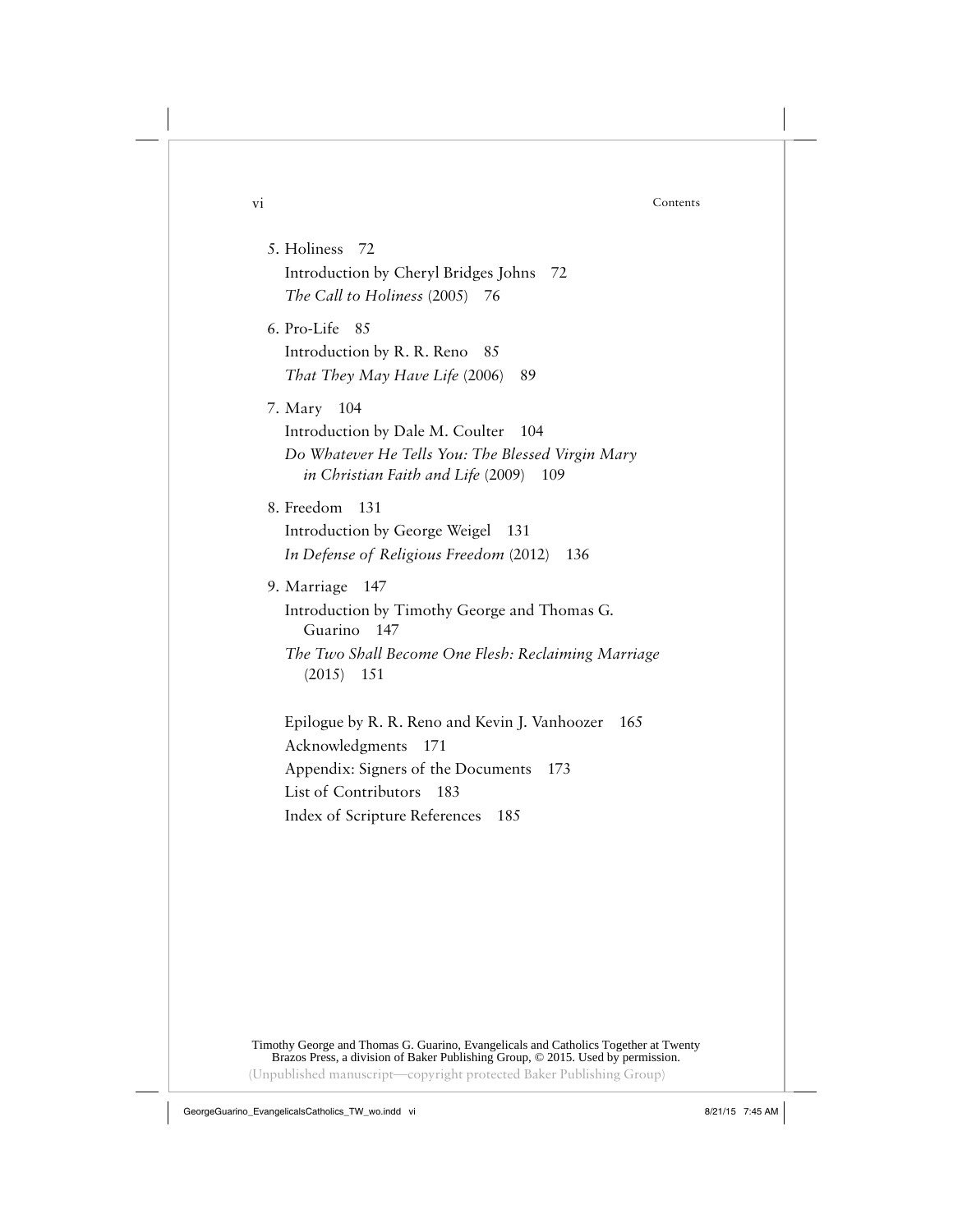### Preface

#### J. I. PACK ER

When in 1994 the launching statement *Evangelicals and Catholics Together: The Christian Mission in the Third Millennium* was published, envisioning active consensus and collaboration on the kingdom issues of discipling and community, howls of negativity went up from Evangelical isolationists. These critics were reacting in light of their recall of days when Rome seemed bent on political as well as religious control and seemed to be seeking the death of Protestantism as a heretical excrescence. They saw Evangelicals and Catholics Together (ECT) as a subversive Roman Catholic power play and accused some who endorsed it of forgetting what Rome stood for, or, while knowing, going theologically soft about it, or perhaps signing the launching statement without reading it.

But the era that this thinking represented is past, and Vatican II has slammed the door on it, ensuring that it cannot return. Today, so I urge, partnership between historically affirming Evangelicals and historically affirming Roman Catholics for communicating Christ to unbelievers and upholding Christian order in an increasingly postand sub-Christian world, up to the limit that individual convictions

vii

Timothy George and Thomas G. Guarino, Evangelicals and Catholics Together at Twenty Brazos Press, a division of Baker Publishing Group, © 2015. Used by permission.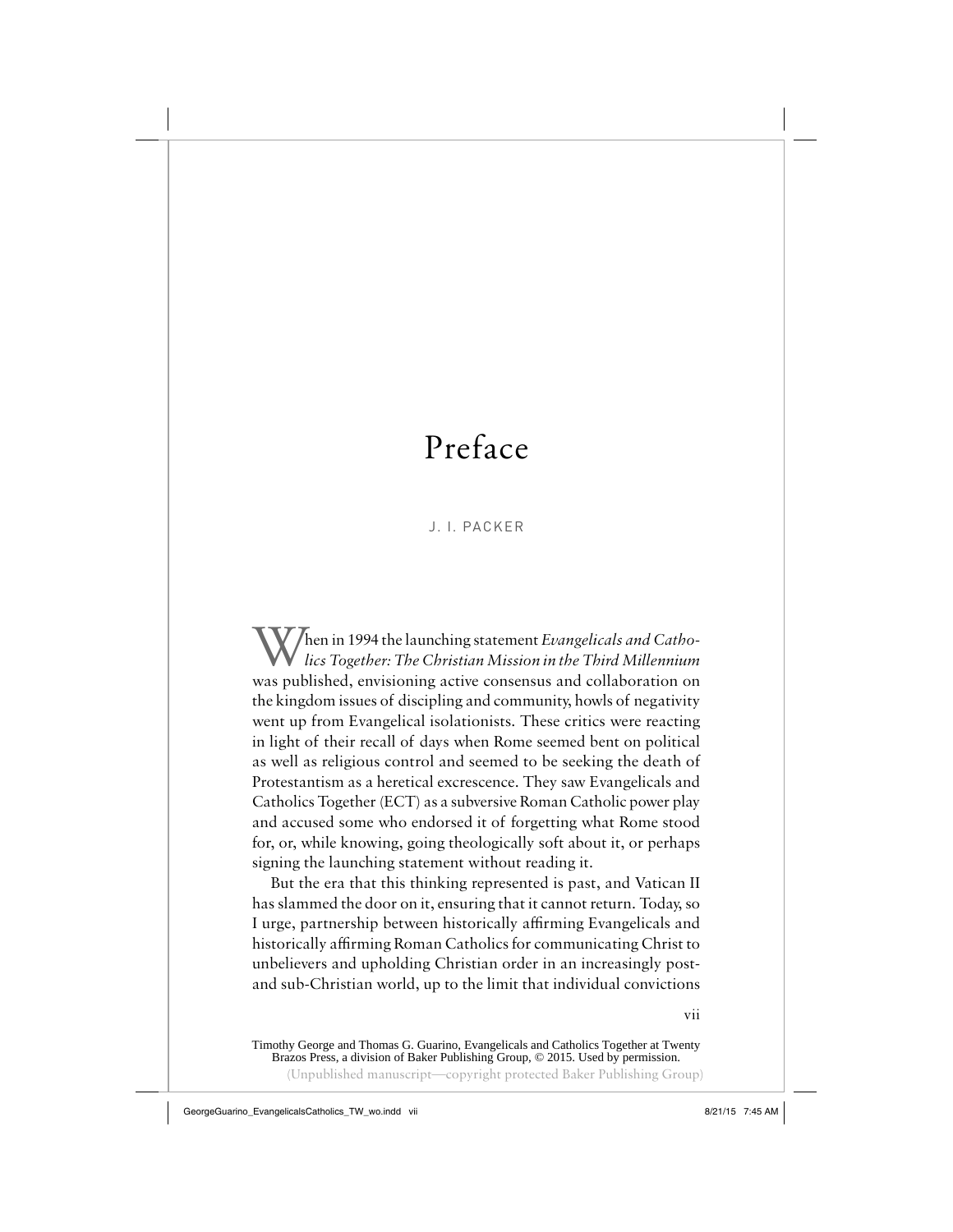allow, does indeed need to grow everywhere, as ECT has insisted from the start. The centuries-old question, "Where do we differ?" has not of course gone away, but ECT's role is urgently to explore the new question: "How much agreement—doctrinal, ethical, spiritual, ecclesial, and perspectival—can we muster for cooperation in fulfilling the Great Commission, the kingdom task that Christ has given to us all?" In pressing this question, which has surely come to stay, ECT maintains a ministry that in my view is truly prophetic.

Perhaps I should not have been so surprised as I was by the heat of initial negative Protestant reaction. Years back, it dawned on me that fear is a stronger motivating factor in North America than is ever acknowledged. The sitting-on-a-volcano feeling is very American and is easily exploited. And fear clouds the mind, breeds inertia, generates defensive responses that drive wisdom out of the window, and thus keeps people from taking the long view about matters of principle. Also, church communities that are conservative about the contents of the Christian faith tend to react conservatively to any new policy proposals; and ECT is, from one standpoint, a novel policy proposal. So it was perhaps to be expected that there should have been, and will be still, deep suspicion of ECT's program.

As one who was a committed participant in ECT for its first two decades, until old age ruled out the traveling involved, and who still from the sidelines cheers the project on, I count it a privilege here publicly to welcome this consolidated reprint of ECT's first nine documents. While not infallible (nobody claims that), these statements seem to me to be model resources for the grassroots "cobelligerence" (Francis Schaeffer's word) that Evangelicals and Catholics should henceforth be practicing together, identifying common enemies (unbelief, sin, cultural apostasy) and countering them cooperatively up to the limit that conscience permits. The so-called Lund principle, formulated decades ago in light of Jesus's high-priestly prayer for the active, visible unity of all his disciples, lays it down that ecclesiastically divided Christians should not settle for doing separately anything that they can in good conscience do together, and I see ECT as a noteworthy instance of the Lund principle being put into practice. With thanks to God and prayer for continuance, I hereby commend it as such.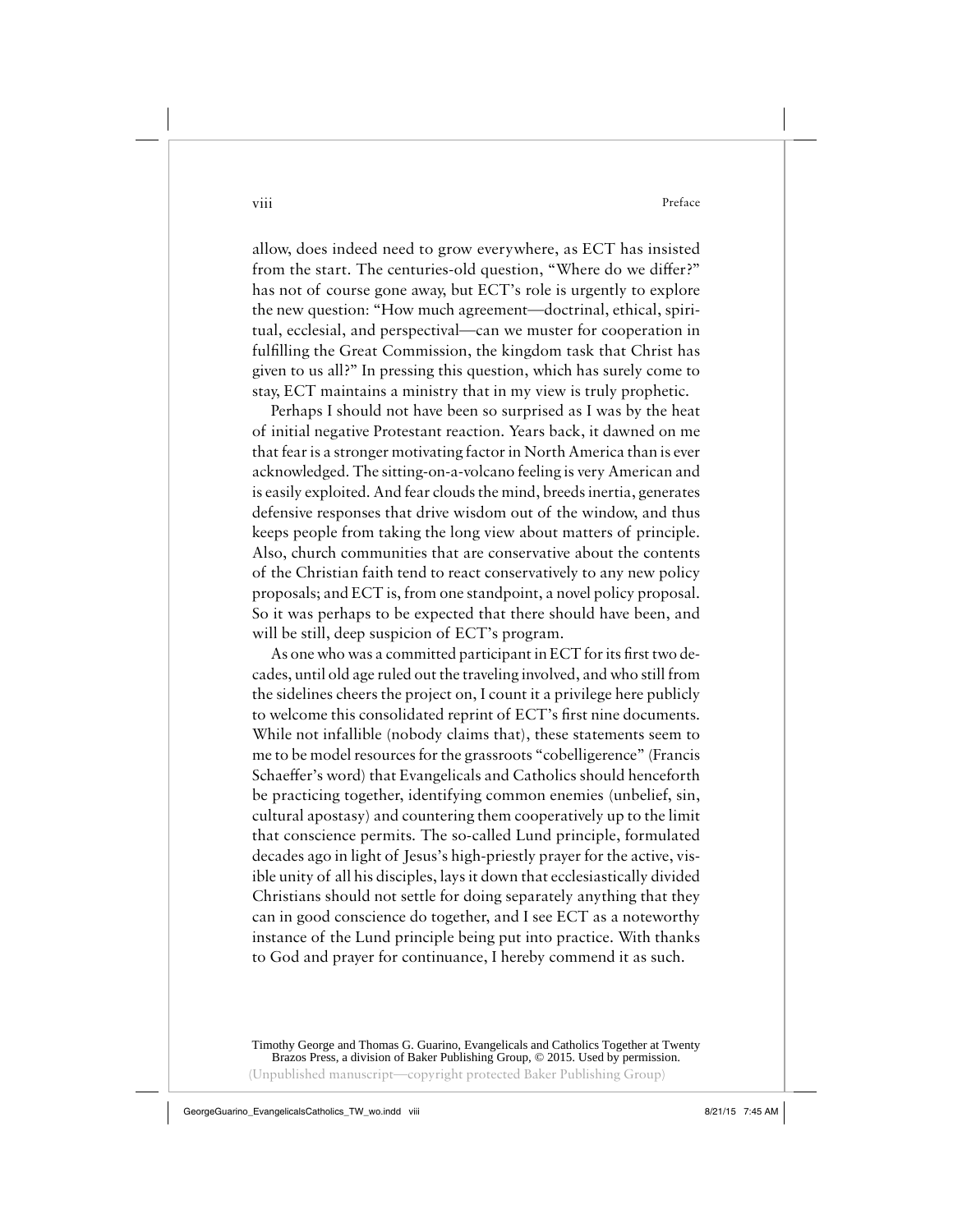### Preface

TIMOTHY CARDINAL DOLAN, ARCHBISHOP OF NEW YORK

The summer of 2014 featured several key encounters between Pope<br>Francis and Evangelical Protestants. The Holy Father hosted<br>influential pasters for a morning of conversation that extended over Francis and Evangelical Protestants. The Holy Father hosted influential pastors for a morning of conversation that extended over lunch, and he traveled to an Evangelical congregation in Caserta, Italy, where he visited the pastor in his home and preached in his church. These novelties reflect something of what it means to have a pope from the new world. If the ecumenical priorities of Europe look toward the Orthodox and toward the ecclesial communities of the Reformation—Anglicans, Lutherans, Calvinists, and so forth—the more frequent ecumenical encounters of a bishop from Buenos Aires are with the various worlds of Evangelical Protestantism.

It is no secret that throughout Latin America there has been tension between Catholics and Evangelical Protestants, as some of the former have become the latter. While in Buenos Aires, Cardinal Jorge Mario Bergoglio was notable for *not* pointing an accusatory finger against supposed sheep rustling, but rather inviting an examination of conscience about what Catholics lacked in missionary zeal for

(Unpublished manuscript—copyright protected Baker Publishing Group) Timothy George and Thomas G. Guarino, Evangelicals and Catholics Together at Twenty Brazos Press, a division of Baker Publishing Group, © 2015. Used by permission.

ix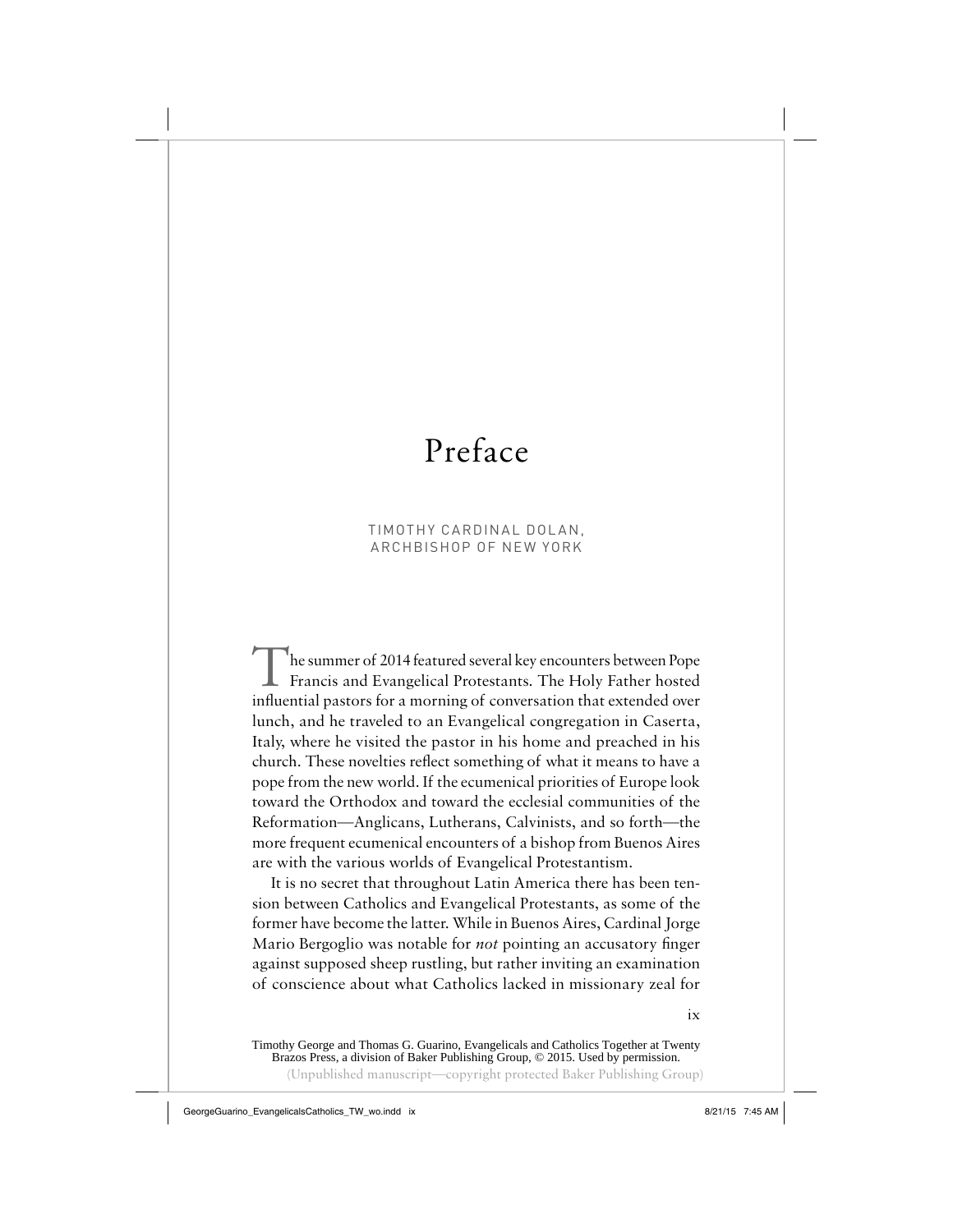proclaiming the joy of the gospel. Though our division is contrary to the will of Christ, the Holy Father judges it Christ's will that until those divisions are healed, we remain fraternal partners in mission.

That would no doubt please the late Father Richard John Neuhaus and his good friend the late Charles W. Colson, who jointly established Evangelicals and Catholics Together in 1994. The encounter we celebrate earned no little criticism twenty years ago. That what was criticized then is now celebrated is largely due to the prophetic courage of those two friends and fellow disciples. Indeed, the greater courage was on Colson's part, as he earned the disapproval even of some of his close collaborators. No doubt his courage was sustained by the friendship he forged with Father Neuhaus, whom I was pleased to hold up in my installation Mass homily (as archbishop of New York) as one of those great New York priests whose impact is felt far beyond our city.

The friendship that made Evangelicals and Catholics Together possible ought not obscure the substantive work that these friends and their colleagues accomplished. There is a tendency in ecumenical and interreligious encounters to set aside doctrinal questions, often considered divisive, in favor of good fraternal relations, cooperation on the corporal works of mercy, defense of religious liberty, advocacy of justice, advancement of peace, alleviation of poverty, and witness to the sanctity of life and marriage.

There is much good in all of that, but Colson and Neuhaus advanced the more ambitious proposal that Christians who are serious about overcoming our divisions ought to discuss doctrinal matters precisely to overcome those divisions. To the extent that divisions are the result of confusion or historical arguments no longer burdened by the history that shaped them, real breakthroughs are possible. To the extent that divisions over doctrine are irreconcilable, serious theological dialogue about them has the capacity to deepen appreciation for both sides, as it were, of those particular truths of the gospel that their formulations seek to protect.

Two recent books by leading Catholic authors have suggestive titles—*Evangelizing Catholics* by Scott Hahn and *Evangelical Catholicism* by George Weigel. Is it not the case that we Catholics have learned something about the missionary, evangelizing mandate of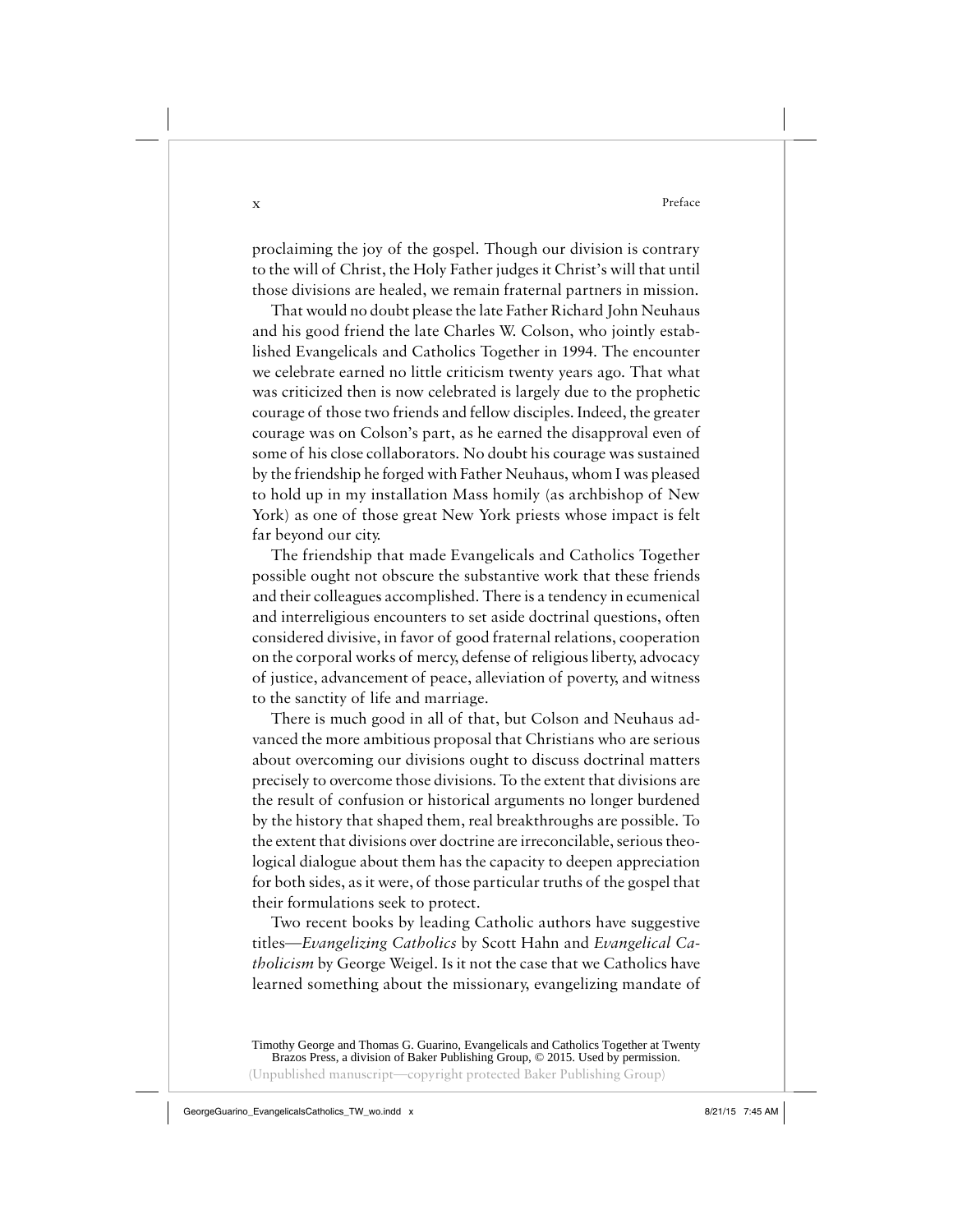the church from our Evangelical Protestant brethren? Is it not likely that Pope Francis, who repeats insistently that the church exists to form "missionary disciples," learned something about how Christians can be zealous missionaries and devoted disciples from being close to Evangelical Protestants in Argentina? Surely such Evangelical Protestants have also learned from us Catholics some valuable lessons in this exchange of spiritual gifts, but I would leave it to them to enumerate what they are.

Unafraid of tough questions, ECT has over the course of twenty years addressed serious "church-dividing" questions and thereby helped many Christians to understand that we are not as divided as we may have thought. That is no small service as the challenges facing the entire Christian church are growing more acute, from secularist fundamentalism at home to lethal persecution abroad.

What began twenty years ago in the pages of serious journals may have found a popular counterpart in the words and gestures of Pope Francis and his Evangelical friends. Inspired by the meetings of this past summer, I expect that there will be more encounters between Evangelical Protestants and Catholics. When we meet, what shall we discuss? ECT has provided us with a rich agenda for conversation and, perhaps even more important, a model for how to discuss important things—*first things*, we might say. It is a model, to use the more apt phrase from Ephesians, of how to speak the truth in love (Eph. 4:15).

At the beginning of ECT, the first statement began by noting that the participants did not speak officially for their communities, but quickly added that they did "intend to speak responsibly from our communities and to our communities."

Christians in America can be very proud that in Chuck Colson and Richard John Neuhaus we produced two who were able to speak better than most. What they and their collaborators said is a gift for the universal church. Their conversation, we pray, now continues in heaven. It remains for us to continue conversing here below as fellow pilgrims through history.

Timothy George and Thomas G. Guarino, Evangelicals and Catholics Together at Twenty Brazos Press, a division of Baker Publishing Group, © 2015. Used by permission.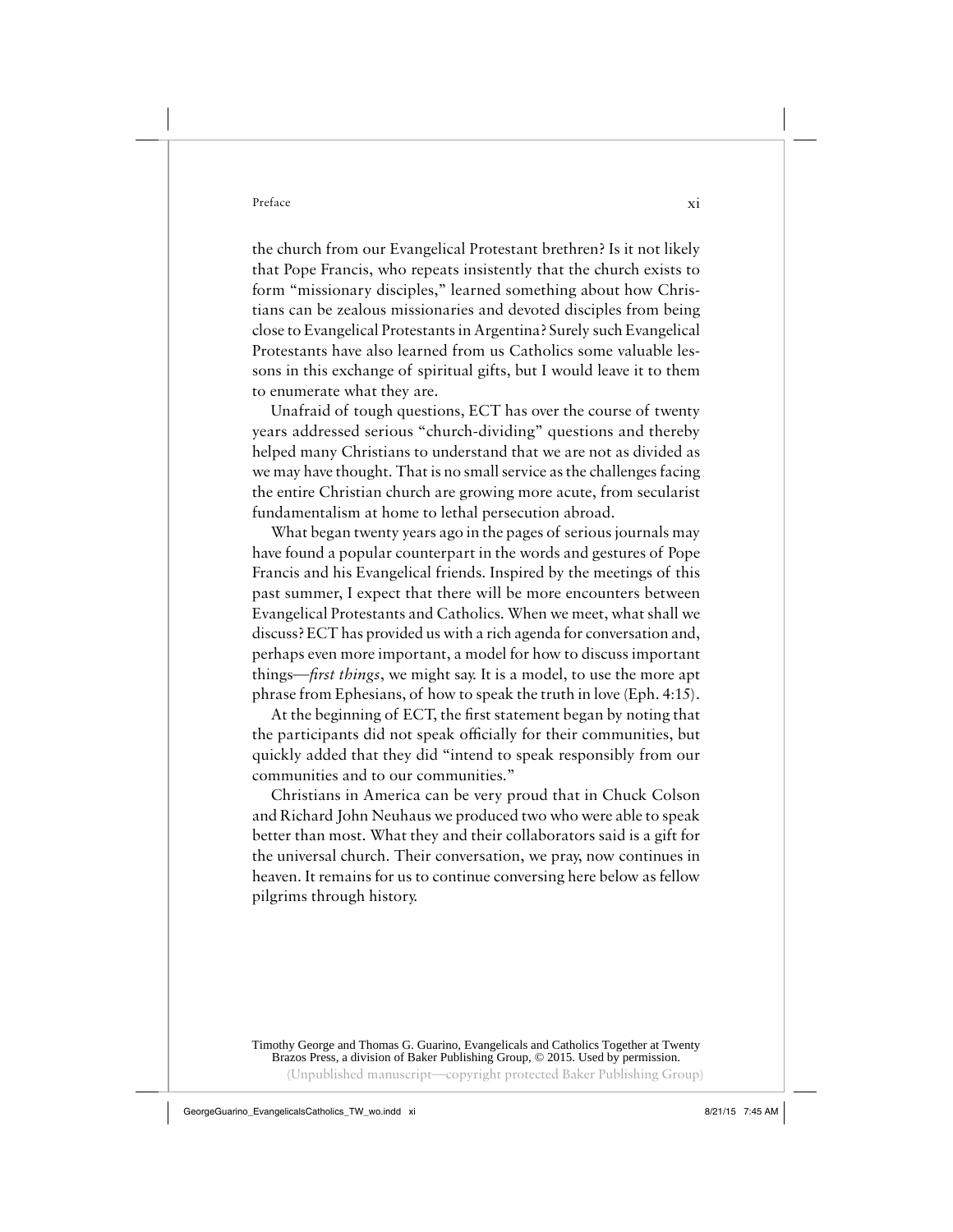### Foreword

#### GEORGE W EIGEL

The project that came to be known as Evangelicals and Catholics<br>Together began in a most unlikely place: a Washington cock-<br>tail recention, the purpose of which I've long since forgotten. In any Together began in a most unlikely place: a Washington cocktail reception, the purpose of which I've long since forgotten. In any event, I was there, and the distinguished Evangelical author Herbert Schlossberg was there. Herb pulled me aside to suggest that, given what was afoot in America in the early 1990s, a much more serious conversation between Evangelical Protestant leaders and Catholic leaders in the United States was imperative. I told Herb I'd think about it, and, as I often did in such circumstances, I called my close friend and collaborator, Father Richard John Neuhaus, to talk it through with him. Father Neuhaus was intrigued; I suggested that he take the lead, given his unique standing among both Evangelicals and Catholics. Father Neuhaus called Chuck Colson, and those two large-scale figures proceeded to invite others into the collaboration that became Evangelicals and Catholics Together*.*

It was a collaboration that few could have predicted thirty-some years before. Many Evangelical Protestants, in those days, were not quite sure that Catholics were really Christians. Catholics, for their

xii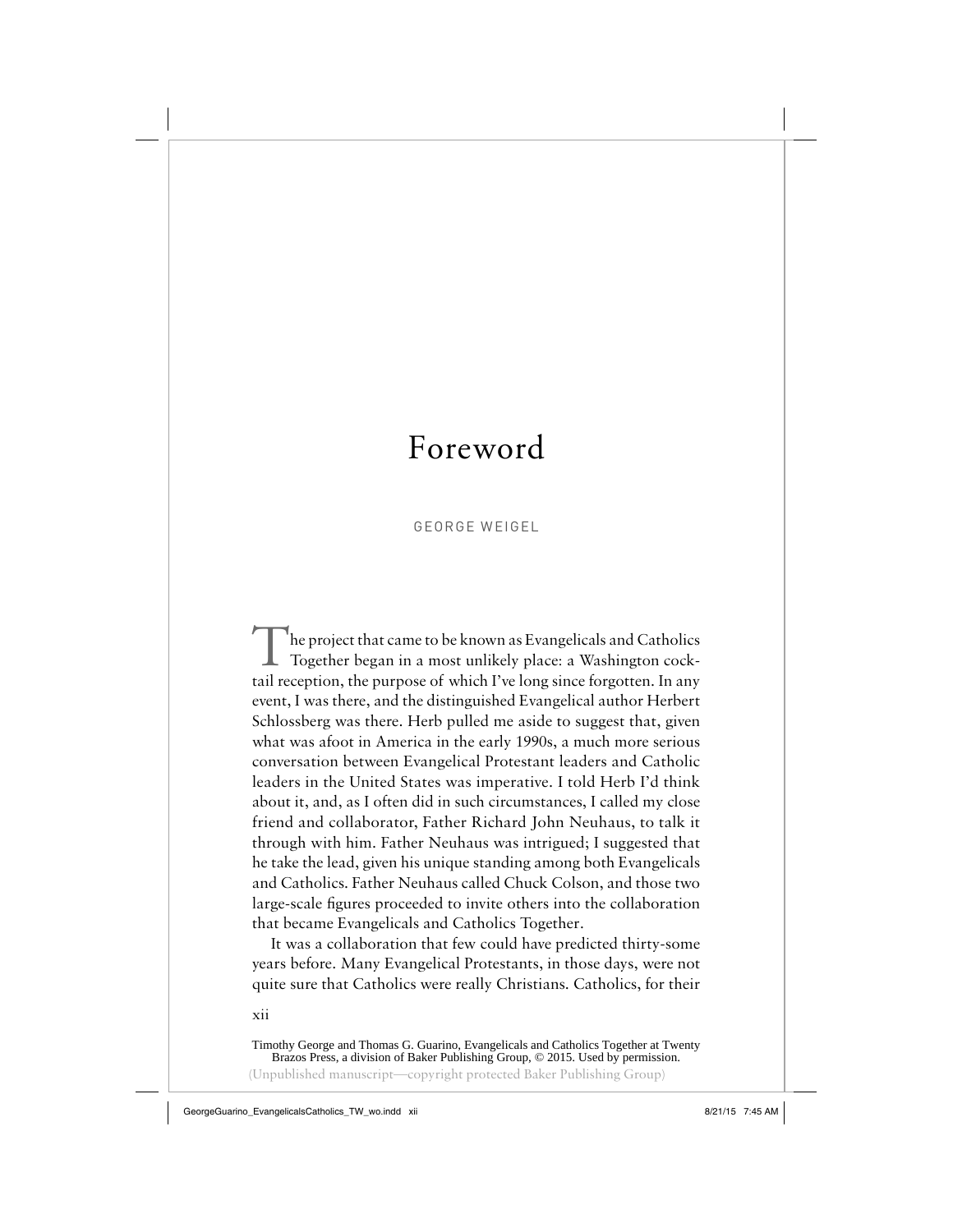part, had little contact with Evangelical Protestantism, found its talk of being "born again" strange, and sensed the doubts that Evangelicals had about Catholic faith and Catholic piety.

Things began to change, not from the top down but from the bottom up, as Catholics and Evangelicals found themselves cobelligerents in the American culture war. These two communities, historically wary of (and often ill-informed about) each other, found themselves occupying the same foxholes in battles on behalf of the unborn—a wholly unexpected by-product of the abortion license imperiously imposed on the entire country by the Supreme Court in 1973. An old saw has it that there are "no atheists in foxholes." The drama of the pro-life movement—in its contest with those who occupied the cultural high ground in American public life—demonstrated that foxholes are good places to learn who is, in fact, a brother or sister in Christ. Many misconceptions were cleared away in the process, making an initiative like Evangelicals and Catholics Together possible.

Then there was Pope John Paul II, another factor no one could have anticipated. By the courage and resoluteness with which he preached the gospel around the world, this manifestly evangelical Christian leader inspired Catholics to take Evangelical Protestantism's passion for mission more seriously. That John Paul II had committed the Church to a "New Evangelization" was yet another providential development drawing Evangelicals and Catholics together, with the pope being acknowledged as one of the great Christian witnesses of our time by no less an Evangelical giant than Billy Graham.

At the outset of Evangelicals and Catholics Together, as the first statement suggests, our primary concern was to offer a common witness to our faith in Jesus Christ as Lord, particularly as we approached the Great Jubilee of 2000 and the third millennium of Christian history. Concerned as we were with the moral and cultural foundations of American public life, we were convinced that the most important thing we could do together, amid the confusions of late modernity, was to make a simple profession of faith: Jesus is Lord. And it was in light of his lordship that we wished to read and address the signs of our times. That confession of faith led to a common commitment to mission, for we had come to understand that, while there were grave matters of public policy that Christians had an obligation to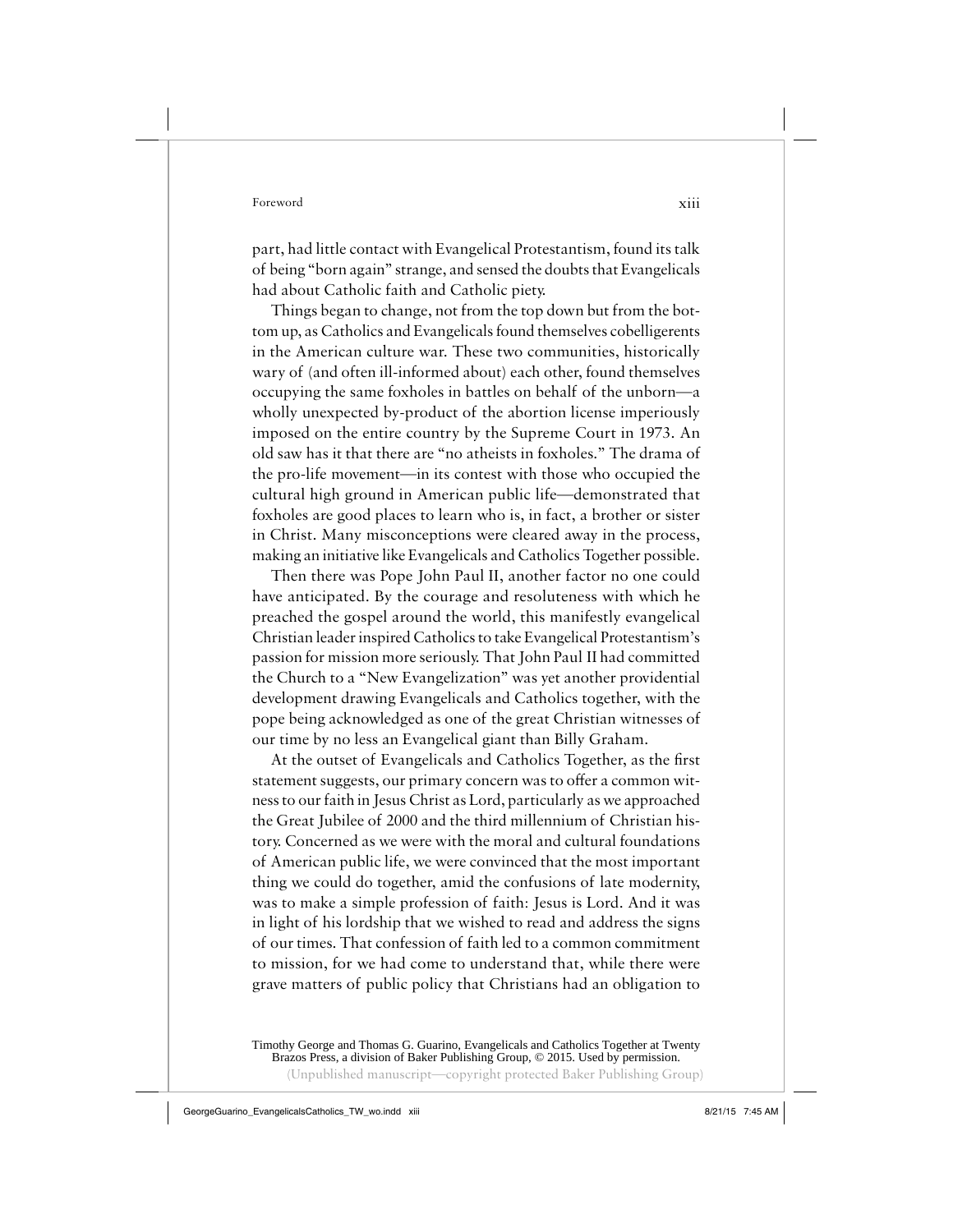address, the long-term health of the American republic was a matter of ongoing conversion. Together, we sensed that the venerable notion of America as a republic of virtue was giving way to the coarser idea that ours must be a republic of the imperial autonomous self. Only a rediscovery and reclamation of the moral truths on which the founders had staked the American experiment in ordered liberty and the American claim to national independence could reverse the deterioration in our public life.

We understood that there were issues dividing us theologically, and we thought it appropriate to identify at least some of them. But this was not a matter of throat-clearing prior to the "real world" business of the politics of virtue. It was important, we believed, to signal to our respective communities that there were things that we could learn from each other: things that could deepen our common faith in Jesus as Lord and our common witness in the public square. And in identifying what divided us theologically, we also wanted to make a statement to the public culture: that (as Father Neuhaus often put it) "tolerance" doesn't mean ignoring differences as if differences made no difference; true tolerance means engaging differences in the bond of civility. And in a Christian context, that civility is the bond of charity, the "more excellent way" (1 Cor. 12:31).

Then, and only then, were we ready to address specific issues in American public life.

What we saw there was challenging, and we tried to identify the deeper roots of the distress that many of us felt about the course of American history. Against the notion that democracy and the free economy are matters of mere mechanics, of getting the institutions right and then letting them run by themselves, we affirmed that it takes a certain kind of people, living certain habits of the heart and mind (or what we called "virtues"), to make free politics and free economics serve the cause of genuine human flourishing. Against the complacency that took freedom for granted, we believed that freedom is never free, and that sacrifice for the common good, not the mere aggrandizement of the self, is essential to maintaining free public institutions. Against the moral relativism that was prepared to concede "your truth" and "my truth" but nothing called "the truth," we wanted to make common cause in proposing that a truly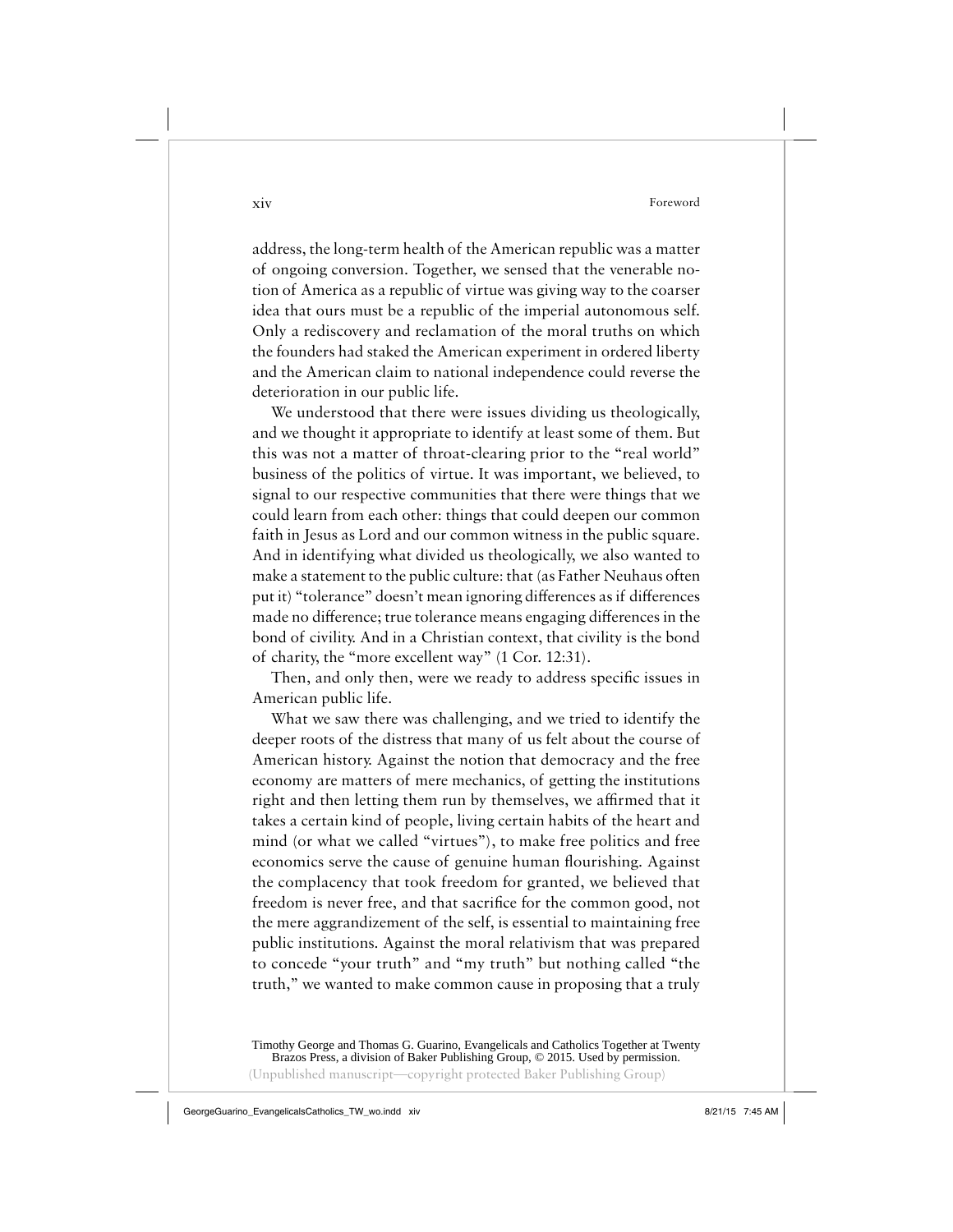just society rested on a secure foundation of culturally affirmed and culturally transmitted moral truths—truths that could be known by reason but were most easily apprehended through the lens of reason informed by biblical faith.

And then there was religious freedom. It seemed to us then, as it has ever since, that religious freedom is the first of human rights and that Evangelicals and Catholics, together, must be champions of religious freedom for all.

There were many other matters on which we found ourselves, at the outset, shoulder to shoulder in the battles of American public life: in defending the unborn, the radically handicapped, and the elderly; in challenging the coarsening of our culture by the violence, promiscuity, and antireligious bigotry that too often characterized popular "entertainment" and self-styled avant-garde "art"; in contesting for an educational system that inculcated the virtues necessary for democratic self-governance to succeed; in lifting up the family as the basic unit of society—the list was quite extensive.

And the urgency with which we assayed the current state of American culture, in itself and in its impact on political and economic life, has not abated over the past twenty years. It has, in fact, intensified.

Evangelicals and Catholics Together has addressed grave issues of public policy over two decades, but that could have been predicted at the outset of this collaboration. What could *not* have been predicted, and what seems in the retrospect of twenty years to have been another providential development, was ECT's evolution into a forum of serious theological dialogue on contested questions like the meaning of salvation, the role of the Bible in the life of the church, the place of Mary and the saints in Christian life, and the other topics on which we have issued the statements collected in this volume. Here, as at the beginning, we have not sought a false and demeaning least common denominator. Where disagreement continued, it was identified as such. But where agreement, perhaps unexpected agreement, was achieved, we were happy to identify that too and to celebrate common understandings achieved as the result of hard digging through the appropriate sources and frank, fraternal conversation and debate.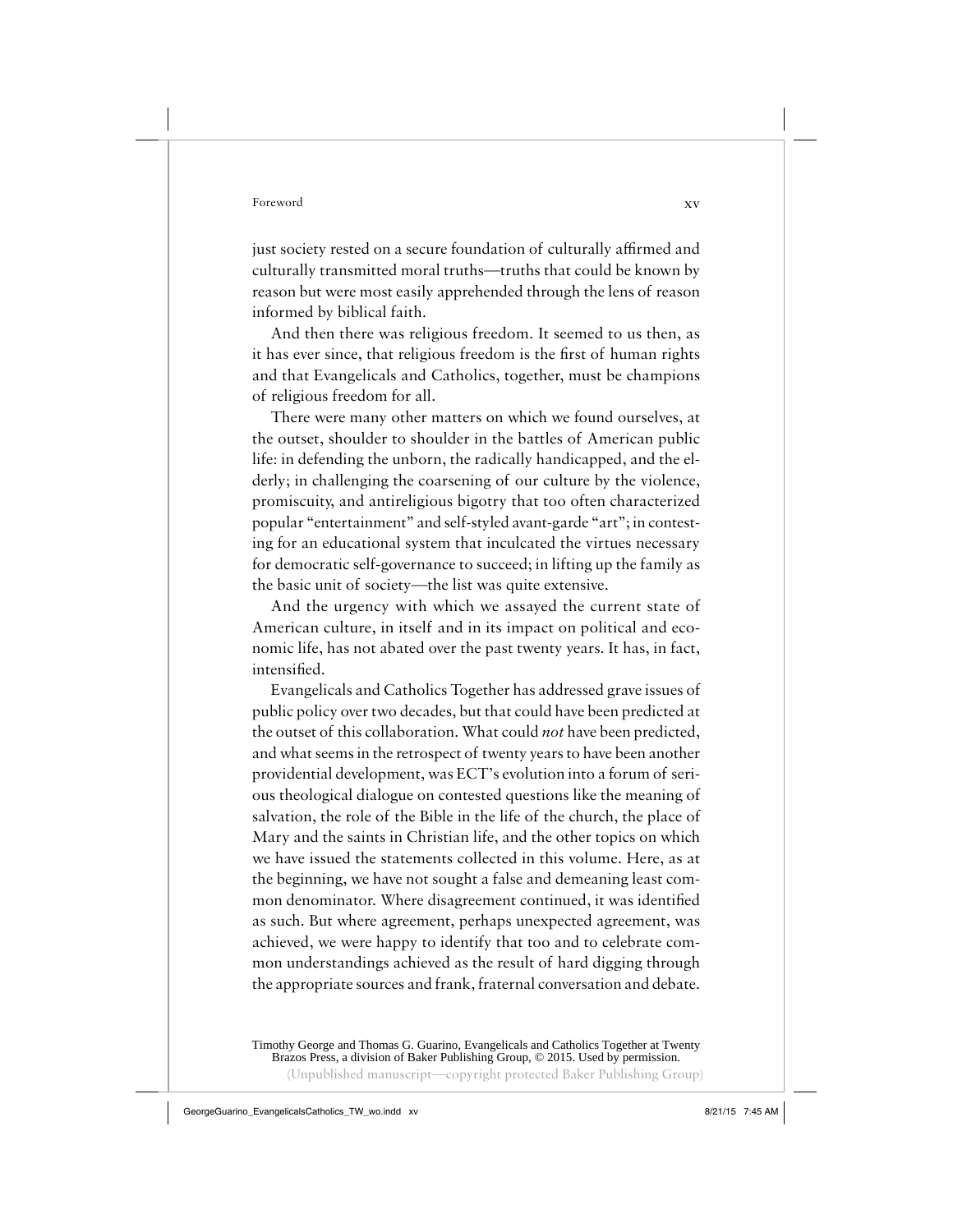I think it's fair to say that the first twenty years of Evangelicals and Catholics Together suggested new patterns for Christian ecumenism in the twenty-first century and beyond. At the moment when the post–Vatican II bilateral ecumenical dialogues that had once seemed to hold such promise—Anglican-Catholic, Lutheran-Catholic, Reformed-Catholic, and so forth—were bogging down as a result of the continued implosion of liberal Protestantism, ECT emerged as a new model of biblically grounded and theologically serious ecumenical encounter that addressed hard issues in a spirit of both scholarship and fraternal charity—and that offered others the witness of genuine ecumenical progress where little seemed possible. We did not claim to speak for the churches, but only to and from our respective communities. In having done so, however, we hope that we have offered something useful for official ecumenical dialogue in the future.

There have been other encounters between Evangelicals and Catholics around the world, and the strength that Christian brethren have found in those meetings, conversations, joint biblical study, and common prayer has been important for the world church in its many manifestations. But I don't think I risk a charge of untoward boasting when I suggest that there has been nothing quite like Evangelicals and Catholics Together for seriousness, for depth of theological encounter, and for genuine results.

My hope and prayer for this book is that it inspires many similar efforts throughout the world. For the cause of Christ can only benefit by deepening the conversation between those Christian communities that take revelation seriously and that are committed to a bold, missionary future in the third millennium.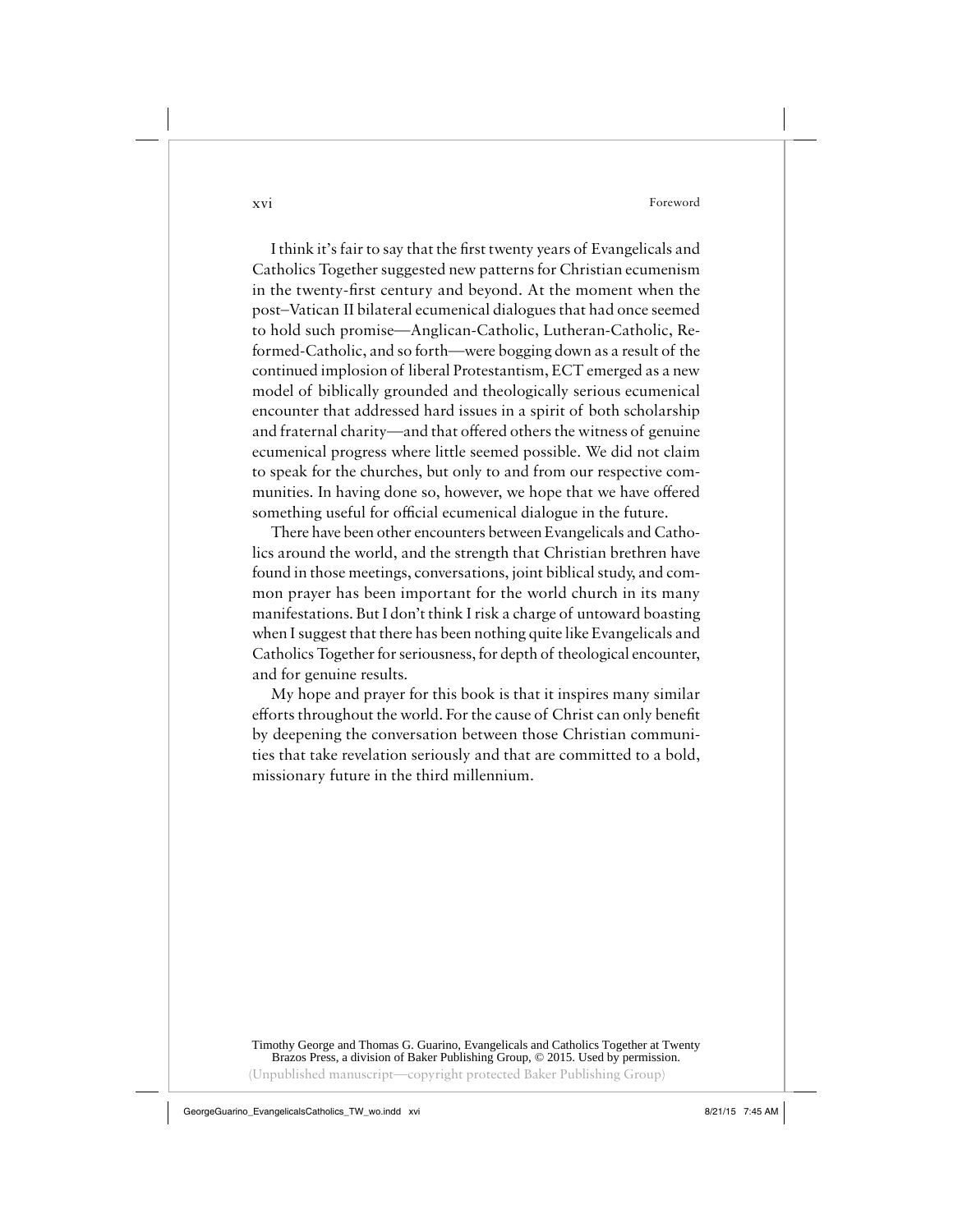### A Theological Introduction

#### TIMOTHY GEORGE AND THOMAS G GUARINO

The ecumenical initiative known as Evangelicals and Catholics<br>Together (ECT) began two decades ago with a stroke of insight<br>by Chuck Colson and Bisbard John Neubous, Their hold intention Together (ECT) began two decades ago with a stroke of insight by Chuck Colson and Richard John Neuhaus. Their bold intention was to advance unity and fellowship among Christians by establishing a serious theological dialogue between Evangelicals and Catholics, the two largest Christian groups in North America.

Both men were concerned that religion in general and Christianity in particular were being increasingly relegated to the margins of public life in the United States. Religious faith, the most comprehensive and foundational of all realities, was being consigned to the provincial arena of private devotion and sectarian belief. Colson and Neuhaus argued, however, that the Christian faith is indispensable to understanding and addressing the great issues of the day. Evangelicals and Catholics needed to be fully engaged in the complex social, cultural, and political questions that the nation faced—illuminating them with the truth of the gospel. They concluded that if a common and public witness was to thrive and bear lasting fruit, it needed to be founded on a joint commitment to theological and spiritual unity, a unity for

xvii

Timothy George and Thomas G. Guarino, Evangelicals and Catholics Together at Twenty Brazos Press, a division of Baker Publishing Group, © 2015. Used by permission.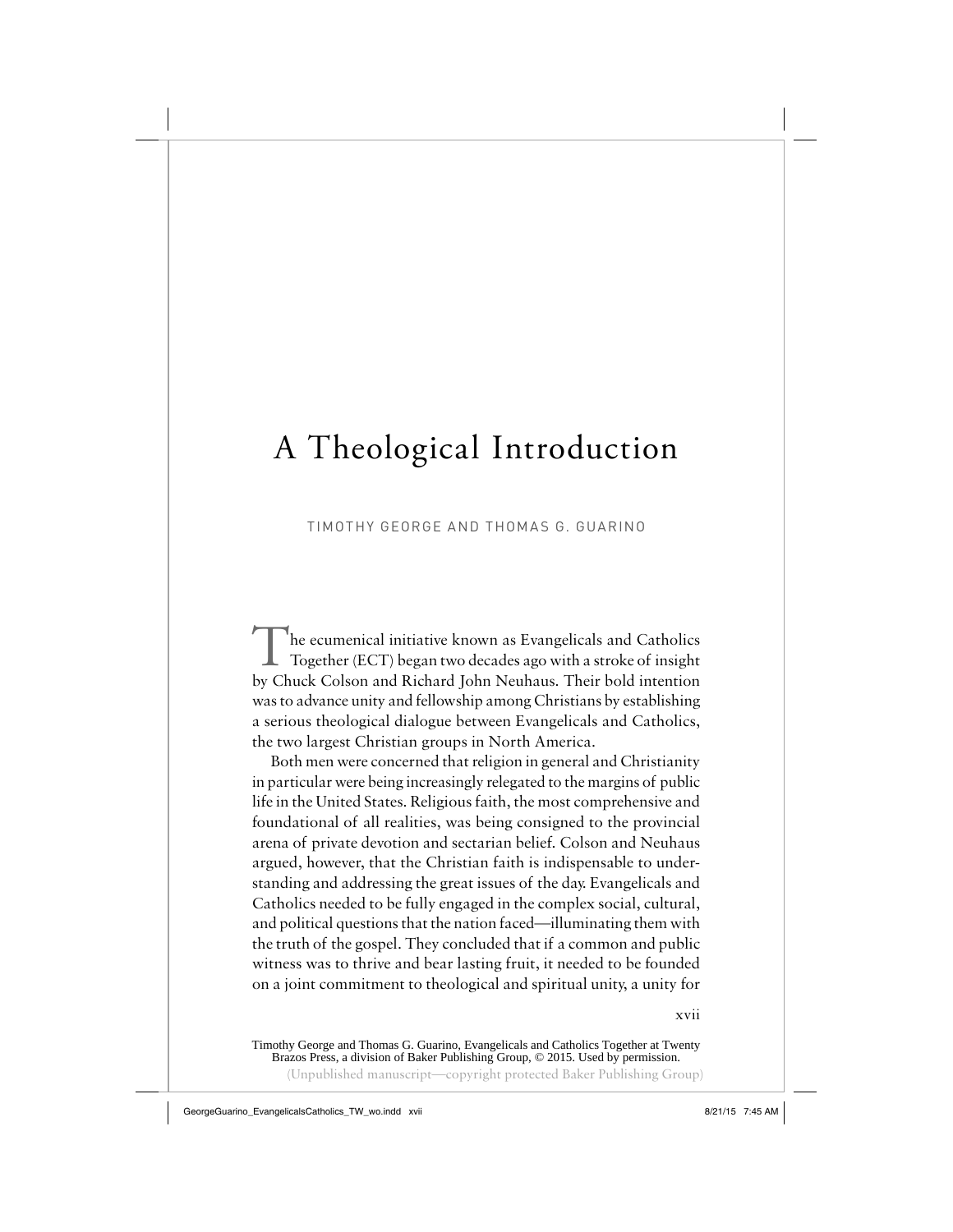which Christ himself prayed (John 17). This fraternal union in Christ was the cornerstone on which ECT was founded.

But there was another element central to the founding of ECT. Tensions between Evangelicals and Catholics had been proliferating in various parts of the world, particularly in South America. Colson and Neuhaus feared that "animosities between evangelicals and Catholics threatened to mar the image of Christ by turning Latin America into a Belfast of religious warfare."**<sup>1</sup>** They hoped that a sincere and comprehensive collaboration between Evangelicals and Catholics a collaboration that honestly faced theological differences—could also offer a useful word to the brethren in South America. A sincere ecumenical dialogue would serve to overcome the "stereotypes, prejudices and conventional ideas" that had been entrenched for decades and, indeed, for centuries.**<sup>2</sup>**

It was with these goals in mind—to work together for Christian unity and to live together with a deep sense of Christian fraternity that Colson and Neuhaus founded Evangelicals and Catholics Together in 1994.

#### **Theological Roots of Ecumenism**

But the primordial roots of ECT extend far deeper into history, down to the beginnings of the ecumenical movement. The initial impetus for ecumenical dialogue is normally traced to the International Missionary Conference that convened at Edinburgh, Scotland, in 1910. On that occasion, several denominations came together to discuss their common witness to Jesus Christ, with the hope of putting an end to useless and counterproductive rivalries.**<sup>3</sup>**

After this initial meeting, the "ecumenical movement" continued to grow among mainline Protestant churches. Catholicism initially kept its distance from this initiative, fearing that it would lead to

2. Ibid*.*, ix.

3. For a history of the ecumenical movement and an examination of the achievements of various dialogues, see *Celebrating a Century of Ecumenism*, ed. John A. Radano (Grand Rapids: Eerdmans, 2012).

Timothy George and Thomas G. Guarino, Evangelicals and Catholics Together at Twenty Brazos Press, a division of Baker Publishing Group, © 2015. Used by permission.

<sup>1.</sup> *Evangelicals and Catholics Together: Toward a Common Mission* (Nashville: Thomas Nelson, 1995), xi.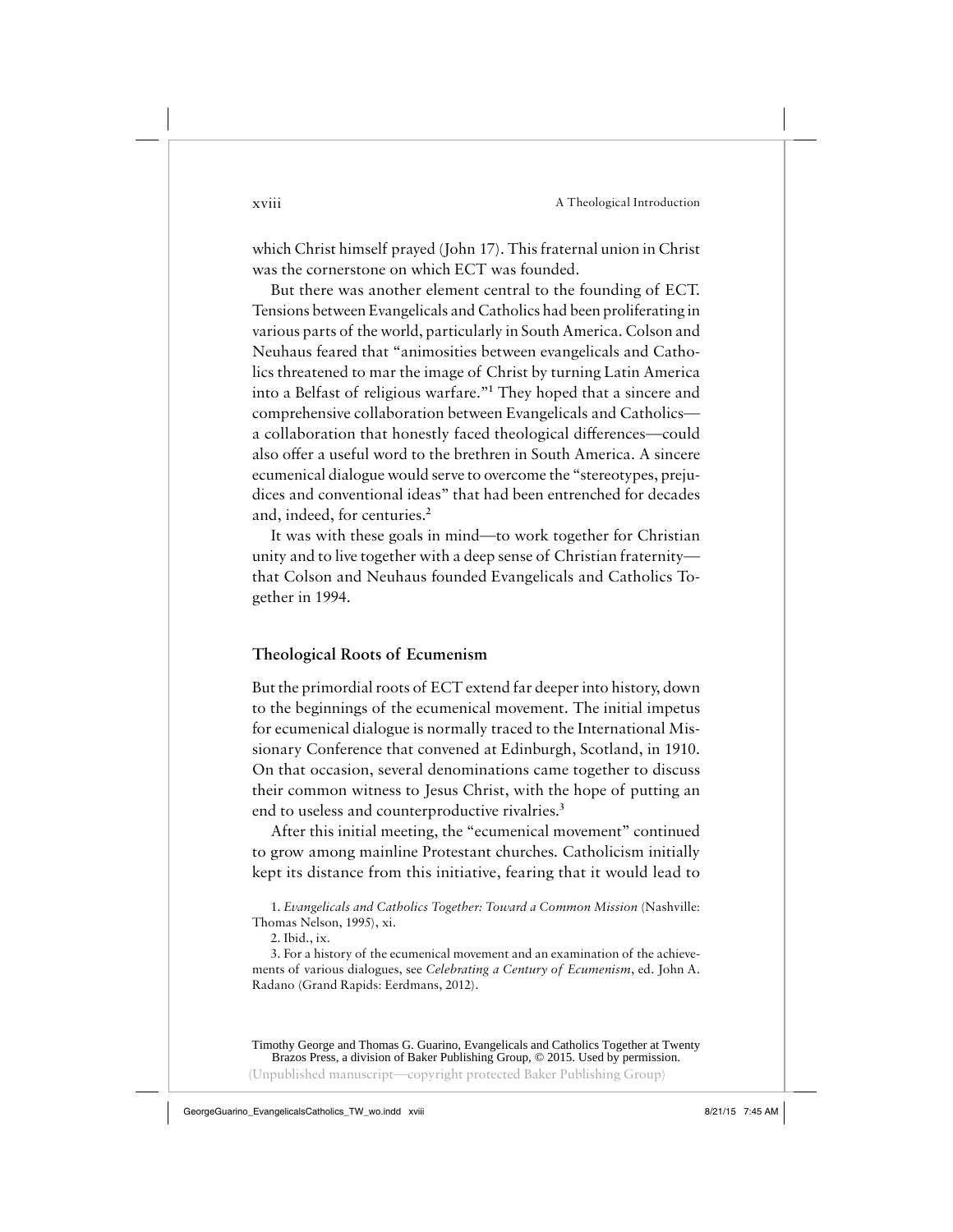relativism, with specific doctrines lost in a misguided attempt to achieve baseline beliefs to which all Christians could subscribe. This was the point of Pope Pius XI's encyclical of 1928, *Mortalium Animos*, in which he warned against "pan-Christianity," fearful that this would lead to a vapid faith, absent distinctively Catholic dimensions. Most Evangelicals also held back from ecumenical efforts represented by the World Council of Churches. They feared that a blending of Christian churches would water down the clear and forceful meaning of the Bible.

Even so, interest in ecumenism persisted. In the 1920s, Catholic and Anglican theologians met in Belgium for what were known as the "Malines Conversations" discussing possible unity between Rome and Canterbury. And in 1937, Yves Congar, later one of the principal theologians at the Second Vatican Council (1962–65), wrote a groundbreaking book entitled *Divided Christendom*, in which he argued for the authentic gifts found in Protestantism and insisted that one could affirm the same biblical truth from different perspectives.<sup>4</sup> Authentic Christian unity was possible without uniformity or compromise.

This accent on a healthy diversity within a foundational unity had been gaining theological favor within Catholicism for decades. In the 1930s and 1940s, for example, theologians argued that differing approaches to the mysteries of faith can, in fact, possess a profound harmony, rooted in the gospel itself.**<sup>5</sup>** It was precisely in service to this notion of legitimate pluralism that led some theologians to champion the axiom *diversi sed non adversi* (different but not opposed), a maxim indicating that there can be diverse approaches to theological issues without thereby sanctioning adversarial paths.<sup>6</sup> Centuries earlier,

4. See Yves Congar, *Divided Christendom* (London: Centenary, 1939).

5. For example, see M.-D. Chenu, *Le Saulchoir: Une école de théologie* (Kain-Lez-Tournai: Le Saulchoir, 1937). A 1985 reprint was issued by Les Éditions du Cerf, Paris. See also Henri Bouillard, *Conversion et grâce chez S. Thomas d'Aquin*: *Étude historique* (Paris: Aubier, 1944). Of the many recent books on the *nouvelle théologie*, we have found helpful Hans Boersma, *Nouvelle Théologie and Sacramental Ontology: A Return to Mystery* (Oxford: Oxford University Press, 2009).

6. See Henri de Lubac, "A propos de la formule: *diversi, sed non adversi*," *Recherches de science religieuse* 40 (1952): 27–40, and Hubert Silvestre, "*Diversi sed non adversi*," *Recherches de théologie ancienne et médiévale* 31 (1964): 124–32. We are grateful to Marcus Plested for bringing de Lubac's essay to our attention.

Timothy George and Thomas G. Guarino, Evangelicals and Catholics Together at Twenty Brazos Press, a division of Baker Publishing Group, © 2015. Used by permission.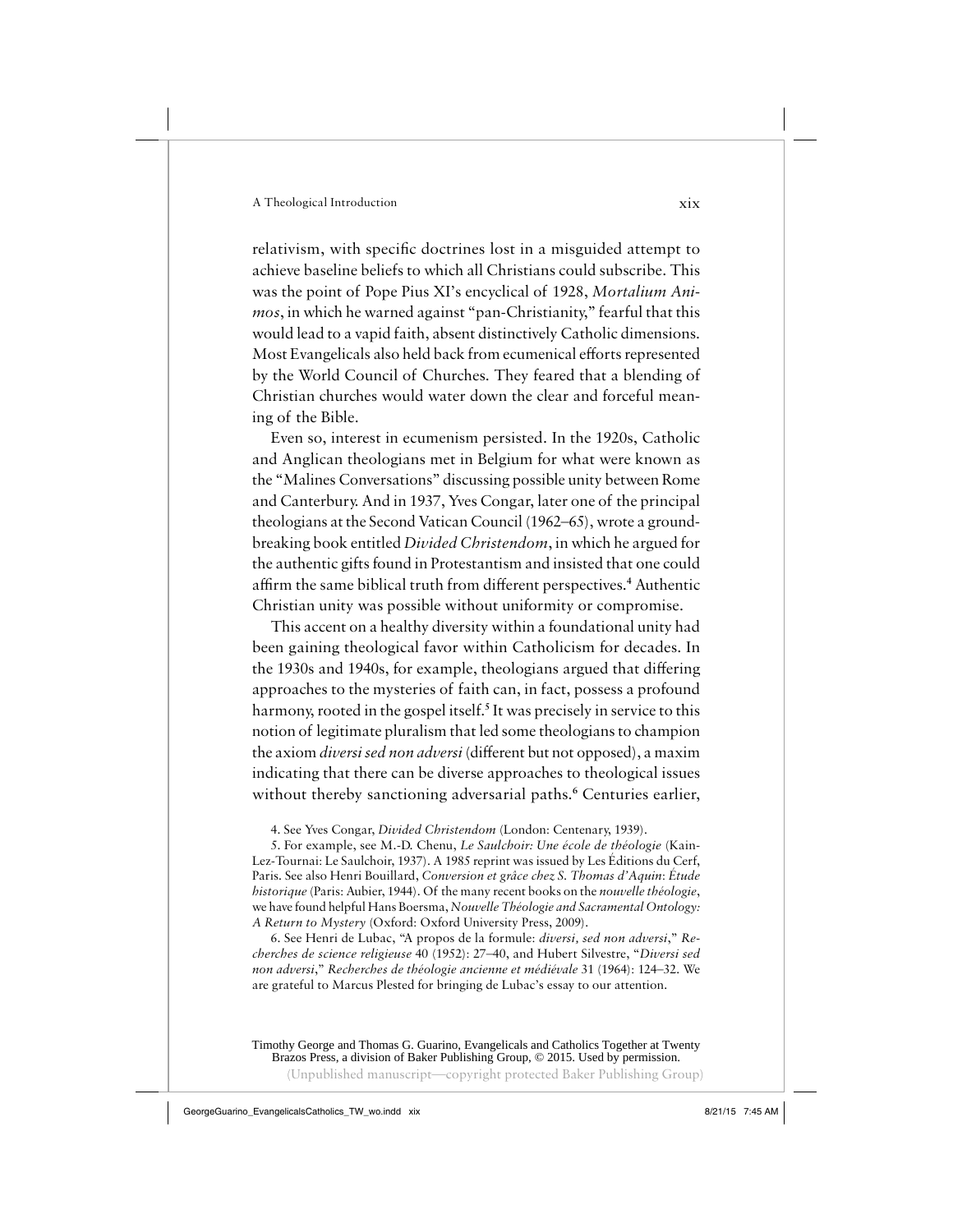this Latin phrase had been invoked to argue that the accounts of the four evangelists, while different, are nonetheless fully coherent. In the Middle Ages, the slogan was adduced in order to acknowledge that one may speak of a consensus among early Christian writers (*consensus patrum*) even if these authors displayed some differences in their interpretations of the Scriptures. The fundamental point, once again, is that variety in expression does not necessarily mean incommensurable or opposing positions.**<sup>7</sup>**

On the Evangelical side, the founding of ECT in the early 1990s would not have been possible without the prehistory that included the catalytic ministries of Harold J. Ockenga and Billy Graham. These leaders were pioneers in forging a new way in American Protestant life in the post–World War II era. The "new evangelicalism," as it came to be called, found itself engaged in a struggle on two fronts. One was *modernism*, as mainline, liberal Protestantism was called in those days. The other front was known as Romanism, a pejorative term for Catholic Christianity. The post–World War II reformers hoped that a reinvigorated Evangelicalism, shorn of its fundamentalist drag, would both restore true biblical Christianity and rescue American society itself by resisting the forces of modernism/secularism, on the one hand, and Catholicism, on the other. When Colson and Neuhaus proposed the ECT project in the 1990s, both of those fronts looked completely different. Protestant liberalism no longer enjoyed the kind of hegemony it had once claimed in American religion. On the Catholic side, the Second Vatican Council had introduced a renewal of the Catholic Church and made Christian unity a priority. At Vatican II, the Catholic Church entered the ecumenical movement and, by doing so, transformed it.

The council should not be understood simply as an event within the Catholic Church. It should be recognized, rather, as perhaps the greatest ecclesial event of the twentieth century, with profound significance for all Christians. Its *Decree on Ecumenism* (promulgated in November 1964) makes clear that unity with the "separated brethren" is one of the principal and essential goals of the Catholic Church. This

7. Congar pursued this point at great length for the sake of ecumenical unity. See, for example, his *Diversity and Communion*, trans. John Bowden (Mystic, CT: Twenty-Third Publications, 1985)*.*

Timothy George and Thomas G. Guarino, Evangelicals and Catholics Together at Twenty Brazos Press, a division of Baker Publishing Group, © 2015. Used by permission.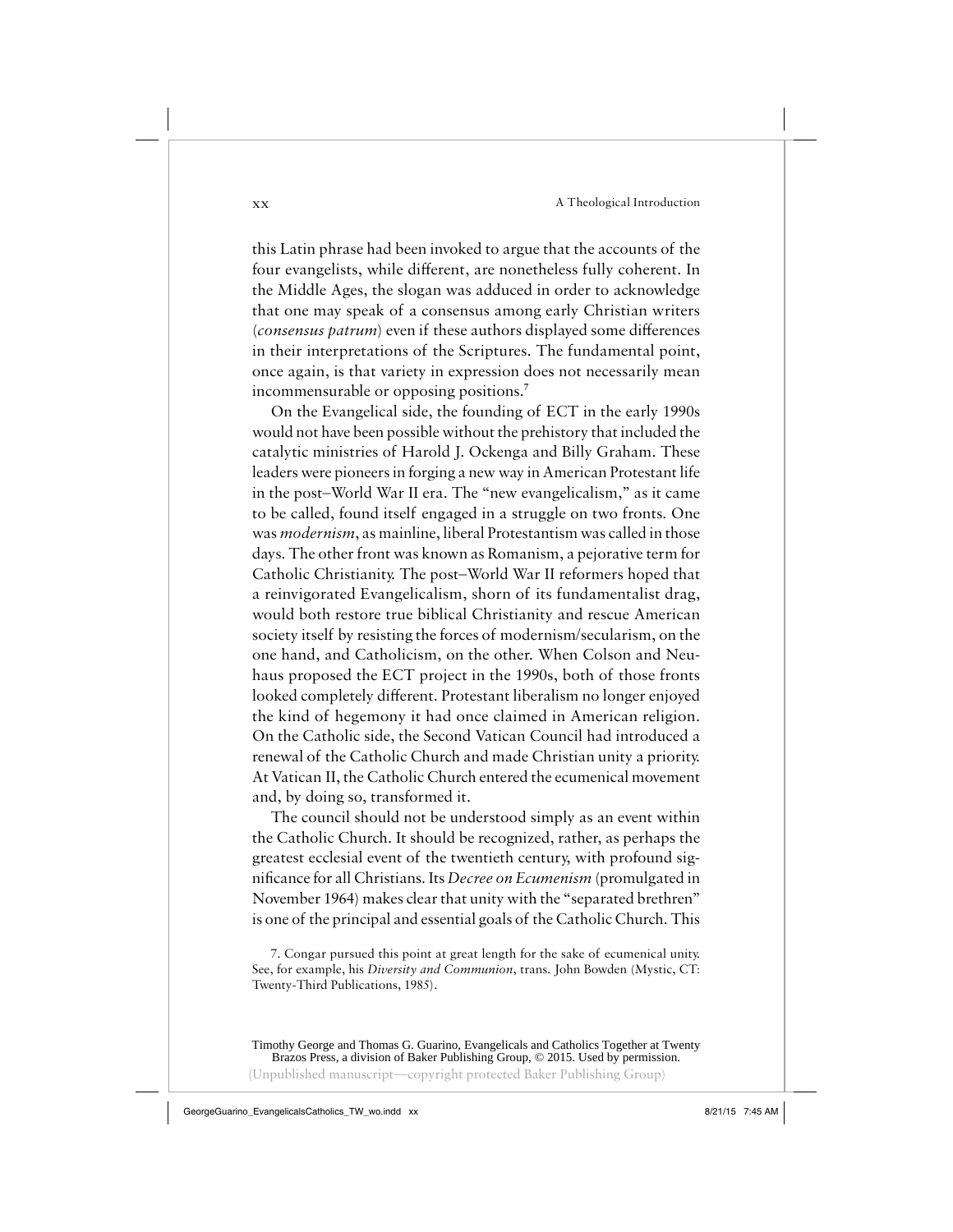*Decree* (and Vatican II generally) endorsed several specific theological ideas—ideas warmly received by the many Protestant observers and theologians in attendance at the council—which have allowed the contemporary dialogue between Evangelicals and Catholics to flourish.

#### **Three Themes at the Heart of Ecumenism and of ECT**

#### **(1) The Content of the Christian Faith**

One central conciliar theme is that a difference exists between the *content* of the Christian faith and the *modes of expression* used to formulate it. Pope John XXIII explicitly sanctioned this point of view in his speech opening the council on October 11, 1962: "The deposit of faith is one thing, and the manner in which it is expressed is another."**<sup>8</sup>** So significant was this distinction that Yves Congar, the great ecumenist, remarked that these few words encapsulated the essential meaning of the council.**<sup>9</sup>** And this distinction is entirely traditional. Already in the early fifth century, Vincent of Lérins had exhorted Christians: *dicas nove non dicas nova* (speak in a new way but don't say new things).**<sup>10</sup>** The Eastern writer John Damascene endorsed a similar position a few centuries later.**<sup>11</sup>** And the same idea may be found in the great Reformed theologian Karl Barth reflecting on the Augsburg Confession.**<sup>12</sup>**

8. "Gaudet Mater Ecclesia," *Acta Apostolicae Sedis* 54 (1962): 792.

9. See Congar, *A History of Theology*, trans. Hunter Guthrie (Garden City, NY: Doubleday, 1968), 18–19. Giuseppe Alberigo, a significant historian of Vatican II, called John XXIII's distinction one of the decisive motifs of the council. See "Facteurs de 'Laïcité' au Concile Vatican II," *Revue des sciences religieuses* 74 (2000): 211–25.

10. *Commonitorium*, no. 22. Vincent argues that although the specific words *homoousios* (Jesus is of the same substance as God the Father) and *Theotokos* (Mary is the Mother of God) are not found in the earliest tradition, they perfectly express biblical faith.

11. See John of Damascus, *On the Divine Images*, trans. David Anderson (Crestwood, NY: St. Vladimir's Seminary Press, 1980), 71. Gregory Nazianzen expressed the same thought in the fourth century when he said that there exists "a great deal of diversity inherent in names," for it is a matter of "meanings rather than words." See *Oration* 31.24. In the thirteenth century, Thomas Aquinas argued that new words are sometimes necessary to express the ancient faith. See *Summa Theologiae* I, q. 29, a. 3, ad 1.

12. "The *Augustana* and the other Reformed confessions did not want to be confessions in so far as they had no new faith to confess—but they were confessions

Timothy George and Thomas G. Guarino, Evangelicals and Catholics Together at Twenty Brazos Press, a division of Baker Publishing Group, © 2015. Used by permission.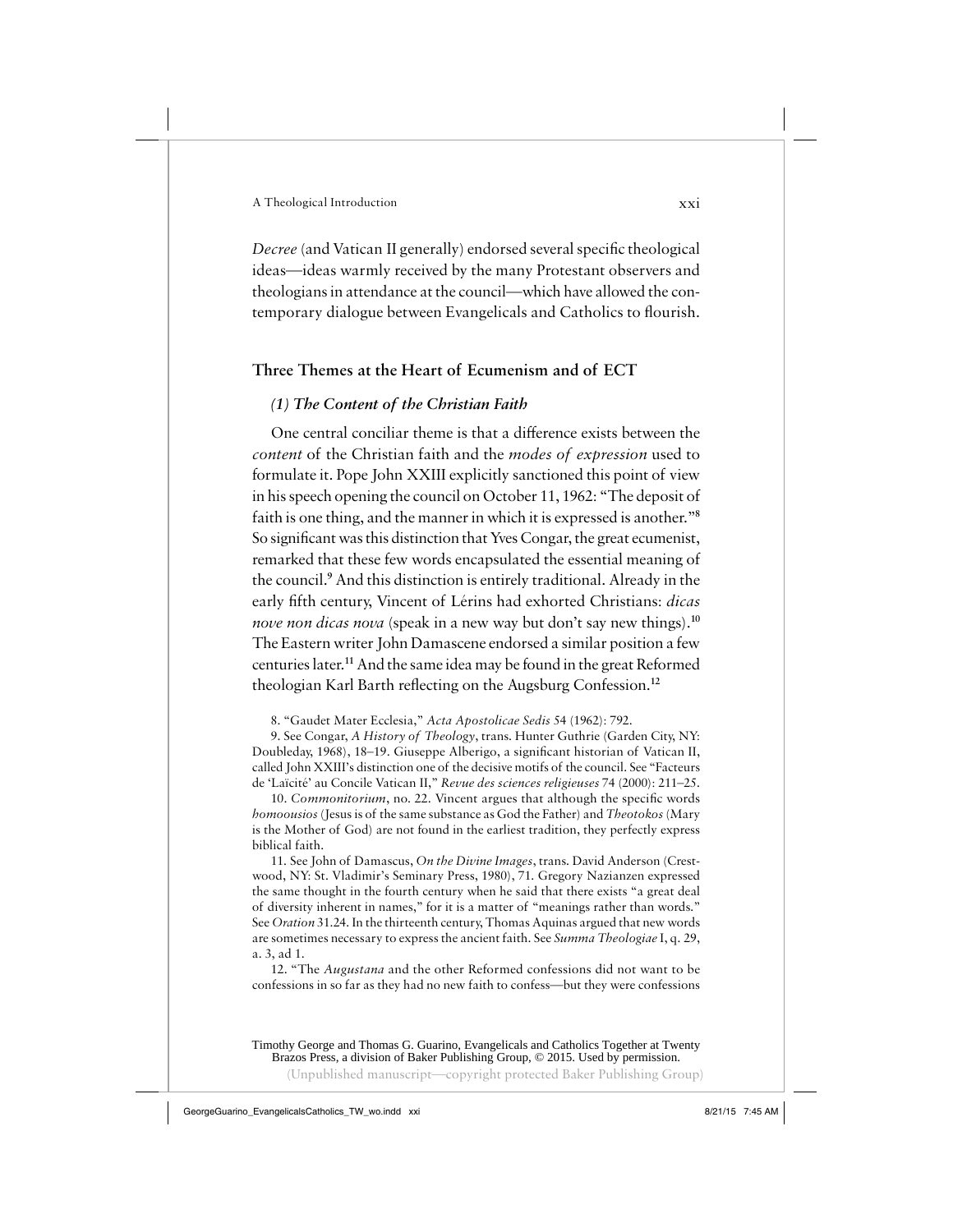Authentic pluralism allows for complementary concepts and expressions that throw into relief unseen or overlooked aspects of a doctrine's truth. By admitting that traditional Christian teaching could be expressed in new ways, the council sought to make the faith more intelligible to men and women of the day, to expose previously hidden dimensions of the mysteries of faith, and, crucially, to acknowledge that *the formulations of Protestant and Orthodox Christians might differently, but complementarily, mediate the truth of Christian doctrine as found within Roman Catholicism*.

Vatican II's *Decree on Ecumenism* champions this accent on legitimate diversity when it states, "While preserving unity in essentials, let all members of the Church . . . enjoy a proper freedom in the various forms of spiritual life and discipline, in the variety of liturgical rites, and even in the theological elaborations of revealed truth" (no. 4). The decree insists that a proper understanding of pluralism will give "richer expression to the authentic catholicity and apostolicity of the Church." The underlying issue here is always the same: How can the Christian faith speak robustly and vigorously in every age—the new wine of the gospel always in fresh skins?**<sup>13</sup>**G. C. Berkouwer, a prominent Reformed theologian who was one of the observers at Vatican II, saw the conciliar distinction between the truth of revelation and its historically conditioned formulation as an important ecumenical advance since one formulation alone could never exhaust the mysteries of faith.**<sup>14</sup>**

It is just this emphasis on authentic diversity within fundamental unity that constitutes one theological pillar undergirding the work of Evangelicals and Catholics Together. As the original 1994 statement launching ECT affirmed, "Not all differences are authentic disagreements." Differences in theological approaches to the Christian faith

Timothy George and Thomas G. Guarino, Evangelicals and Catholics Together at Twenty Brazos Press, a division of Baker Publishing Group, © 2015. Used by permission.

in so far as they did confess the old faith anew." See *Church Dogmatics* I/2, ed. G. W. Bromiley and T. F. Torrance (Edinburgh: T&T Clark, 1956), 627.

<sup>13.</sup> The entire debate over the context/content approach to theological pluralism is discussed at length in Thomas G. Guarino, *Foundations of Systematic Theology* (London: T&T Clark, 2005), 141–67.

<sup>14.</sup> See G. C. Berkouwer, *The Second Vatican Council and the New Catholicism*, trans. Lewis B. Smedes (Grand Rapids: Eerdmans, 1965), 63–64. Berkouwer's ecumenical theology (and his evaluation of Vatican II) is outlined at length by Eduardo Echeverria in *Berkouwer and Catholicism* (Leiden: Brill, 2013).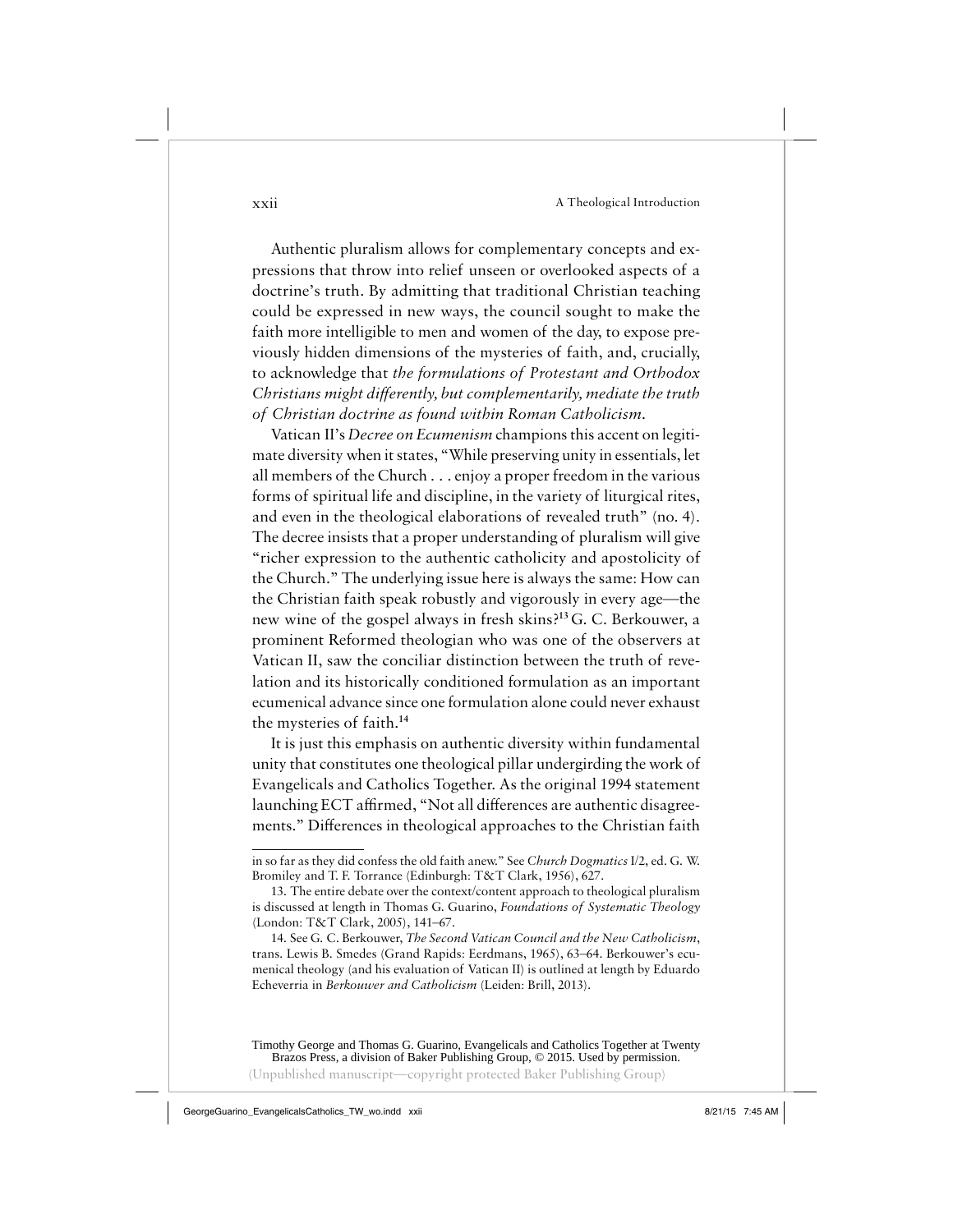need not inexorably mean opposed positions. Could one speak, for example, about the biblical teaching about justification by faith in a way that preserved both of our traditions, but without compromising either?

#### **(2) Scripture and Tradition**

A second theological pillar at the foundation of ECT is the new emphasis on Sacred Scripture that emerged in Catholicism at Vatican II—along with the new accent on tradition found among contemporary Evangelical writers. The council, while clearly affirming the importance of tradition in the life of the Catholic Church, also allowed for the interpretation that one could speak of Holy Scriptures as "materially sufficient" for the truths of salvation.<sup>15</sup> In other words, even though tradition is an essential interpretative key for understanding the divine Word (indeed, the council teaches that "it is not from Sacred Scripture alone that the Church draws her certainty about everything which has been revealed"; *Dei Verbum* [*Dogmatic Constitution on Divine Revelation*], no. 9), nonetheless, Scripture contains within itself all that is essential for salvation.**<sup>16</sup>** For most Catholic theologians, then, the Bible contains within itself the entirety of salvific truth, while tradition, the life of the Church under the Holy Spirit, enables the Church to penetrate the meaning and teaching of Scripture more fully and clearly.

Vatican II itself says of Scripture, "Since everything asserted by the inspired authors or sacred writers must be held to be asserted

15. Congar has shown that the notion of the "material sufficiency" of Scripture has a long history in the church, even prior to the Reformation. See *Tradition and Traditions*, trans. Michael Naseby and Thomas Rainborough (New York: MacMillan, 1967), 107–18. For Joseph Ratzinger's comments on *sola scriptura* and the council, see *Commentary on the Documents of Vatican II*, ed. Herbert Vorgrimler (New York: Herder & Herder, 1969), 3:191–92.

16. Congar rightly states that many Catholic theologians "hold that all the truths necessary for salvation are contained, in one way or another, in the canonical Scriptures." See *The Meaning of Tradition*, trans. A. N. Woodrow (1964; San Francisco: Ignatius, 2004), 106. See also on Vatican II, Avery Dulles, *Revelation and the Quest for Unity* (Washington: Corpus, 1968), 65–81. The preeminent medieval theologian, Thomas Aquinas, taught, "Canonical scripture alone is the rule of faith" (*Sola canonica scriptura est regula fidei*). See his *Commentary on the Gospel of John*, chap. 21, *lectio* 6.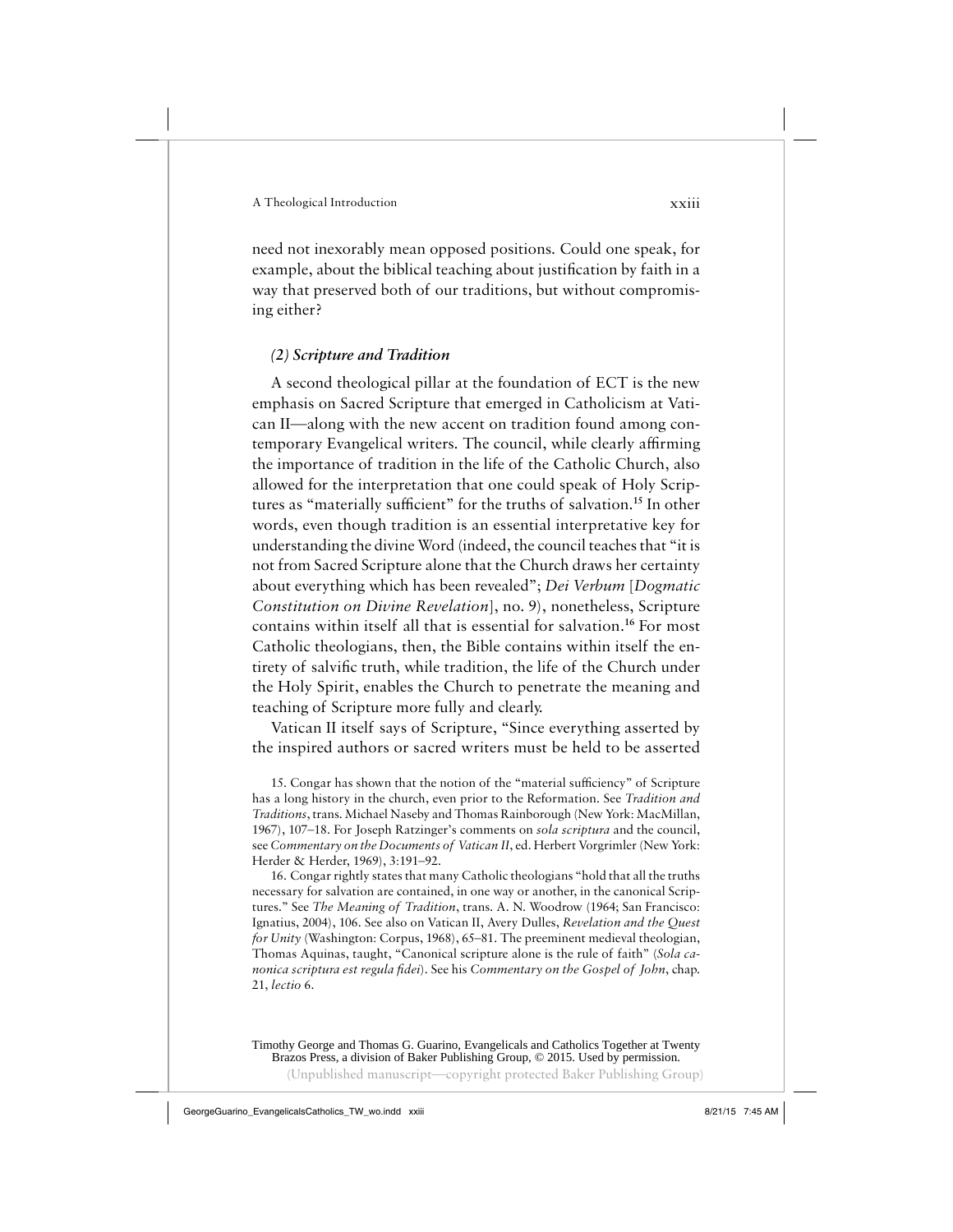by the Holy Spirit, it follows that the books of Scripture must be acknowledged as teaching solidly, faithfully and without error that truth which God wanted put into sacred writings for the sake of salvation" (*Dei Verbum*, no. 11). One of the principal theological architects of Vatican II framed this primacy of Scripture in unequivocal terms: "Scripture has an absolute sovereignty; it is of divine origin, even in its literary form; it governs Tradition and the Church, whereas it is not governed by Tradition or the Church."**<sup>17</sup>** This biblical sovereignty is also reflected in the teaching of Aquinas, who wrote, "We believe the successors of the apostles and prophets only in so far as they tell us those things which the apostles and prophets have left in their writings" (*De Ver.*, q. 14, a. 10, ad 11).

Catholicism's new accent on Scripture was much welcomed by the distinguished Protestant observers at Vatican II. Karl Barth, for example, appreciated the council's citation of Jerome's well-known comment, "Ignorance of the Scriptures is ignorance of Christ," and noted that of the six chapters of the *Dogmatic Constitution on Revelation* (*Dei Verbum*), four of them are dedicated entirely to Scripture.**<sup>18</sup>** Lukas Vischer, one of the Swiss Reformed observers, remarked about the council's teaching: "It [Scripture] has authoritative validity, and the Church, in its doctrine and life, must refer to it continually." While acknowledging that tradition is still central to Catholicism, Vischer stated that "the important thing is that it [the Bible] receives a new validity in the life of the Church. For . . . the really decisive thing is whether the Scriptures are read at all and are allowed to develop the strength within them."**<sup>19</sup>** This renewed accent on the primacy of Scripture in the Catholic Church was an important affirmation, one that brought Catholics much closer to their Evangelical brethren.

17. Congar, *Tradition and Traditions*, 422. Given this unwavering affirmation of the uniqueness of Scripture, it is unsurprising to read Congar's comment: "Luther, of course, early on was very strongly convinced . . . of the absolute primacy of Scripture over all other authority, and in that he was completely Catholic" (ibid., 140).

18. Karl Barth, *Ad limina apostolorum* (Zurich: EVZ Verlag, 1967), 51. Barth, prevented from attending Vatican II due to illness, later visited Rome and wrote a brief commentary on the conciliar documents.

19. See Lukas Vischer, "After the Fourth Session of the Second Vatican Council," *Ecumenical Review* 18 (1966): 150–89, at 155, 157.

Timothy George and Thomas G. Guarino, Evangelicals and Catholics Together at Twenty Brazos Press, a division of Baker Publishing Group, © 2015. Used by permission.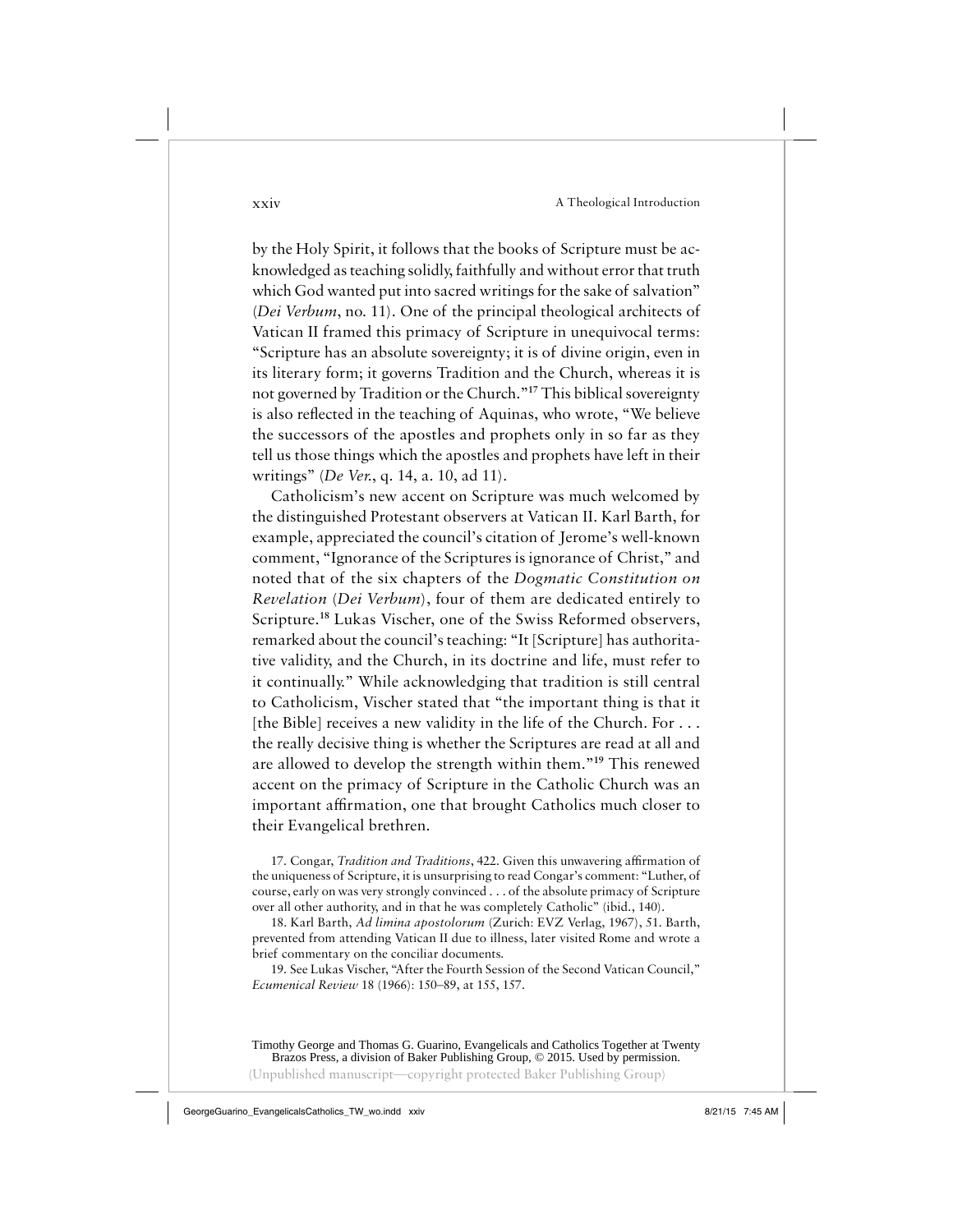This Catholic emphasis on the sovereignty of the Bible was complemented by the growing Protestant recognition that tradition, broadly understood, need not be accompanied by negative perceptions. Over the past few decades, Protestantism has acknowledged that *sola scriptura* cannot be understood simply as an antitradition principle since the Reformers themselves were fully committed to the early Christian confessions of faith. For just this reason, the Evangelical theologian Kevin Vanhoozer has stated that the traditional Reformation phrase *sola scriptura* cannot be understood in isolation: "If *sola scriptura* means 'the Bible alone apart from the church and tradition,' it has no future. But this is not what *sola scriptura* means. *Sola scriptura* is a protest not against tradition as such but against the presumption that church tradition (interpretation) and Scripture (text) necessarily coincide."**<sup>20</sup>** This revaluation of the relationship between Scripture and tradition had led some Evangelical theologians to think about *suprema scriptura* as an apposite phrase, one that recognizes the unique value of Scripture while also acknowledging a place for ecclesial tradition. For example, the Baptist theologian James Leo Garrett has stated, "*Suprema Scriptura*, not a quite literal and restricted *sola Scriptura*, provides the most representative and accurate Protestant answer to the question as to the ranking of channels of religious authority. This means that the Bible always ranks and stands above church and tradition, the divine-human encounter, and any other possible channel of religious authority."<sup>21</sup> In 1995, John Paul II offered a new formulation on the relationship between the Bible and tradition, speaking of "Sacred Scripture as the highest authority in matters of faith and Sacred Tradition as indispensable to the interpretation of the Word of God" (*Ut Unum Sint* [*That They May Be One*], no. 79). This statement is a

20. Kevin J. Vanhoozer, "Scripture and Tradition," in *The Cambridge Companion to Postmodern Theology* (New York: Cambridge University Press, 2003), 149–69, at 167. G. C. Berkouwer also argued that *sola scriptura* was not meant to be an antitradition principle. Rather, with this phrase the Reformation wanted "to bind the church with its confessions and its preaching to the apostolic witness," thereby safeguarding the lordship of Christ over the church and tradition. But "the Reformation call to *sola Scriptura* was not a call to biblicism." See Berkouwer, *Second Vatican Council*, 107, 101.

21. James Leo Garrett, *Systematic Theology*, vol. 1, *Biblical, Historical, and Evangelical*, 4th ed. (Eugene, OR: Wipf & Stock, 1990), 207.

Timothy George and Thomas G. Guarino, Evangelicals and Catholics Together at Twenty Brazos Press, a division of Baker Publishing Group, © 2015. Used by permission.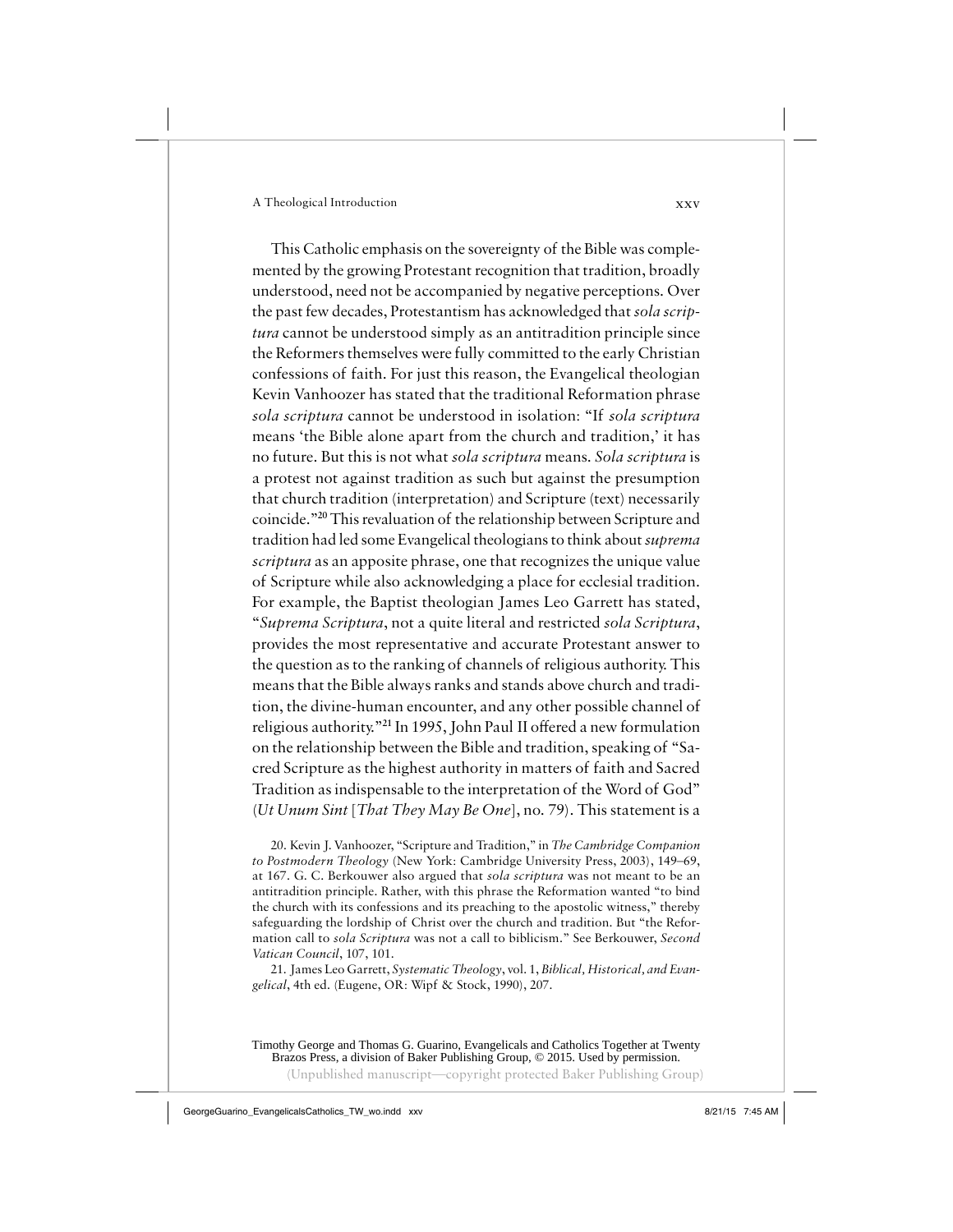forceful testimony to the primacy of Scripture, while recognizing that tradition can never be regarded as inessential. Whether or not one agrees entirely with any of the above formulations, it is nonetheless clear that a new relationship between the Bible and ecclesial tradition has emerged in both Catholic and Protestant thought.

Of course, it must be remembered that new theological thinking about Scripture and tradition is undertaken not for its own sake but for the purpose of faithfully transmitting the self-manifestation of God that has taken place in ancient Israel and, uniquely, in Jesus of Nazareth. Properly handing on to all generations the truth about God as revealed in Christ and enlivened in the church by the Holy Spirit is a second theological pillar on which ECT has been built.

#### **(3) Ecclesia semper reformanda/purificanda**

A third pillar of the Evangelical-Catholic dialogue is the call for ecclesial reform that emerged at Vatican II and, specifically, in the aforementioned *Decree on Ecumenism*. Of course, Protestantism has long been associated with the phrase *ecclesia semper reformanda* (the church always in need of reformation on the basis of the Word of God in accordance with the gospel). At Vatican II, the Catholic Church reprised this crucial theme by insisting that the church is "called by Christ to that continual reformation [*ad hanc perennem reformationem*] of which she always has need insofar as she is an institution of men and women on earth" (*Decree on Ecumenism*, no. 6).

Precisely with this reforming spirit in mind, Vatican II summoned the Catholic Church to remedy any deficiencies that exist in conduct, discipline, and even in the formulation of ecclesial teaching (as opposed to the content of Christian doctrine). To cite the council's own words: "If, in various times and circumstances, there have been deficiencies in conduct, in church discipline, or even in the way that church teaching has been formulated—which must be carefully distinguished from the deposit of faith itself—these should be appropriately rectified at the opportune moment."

Similarly, the council spoke of the Church as "at the same time holy and always in need of being purified" and as continually following the path of penance and renewal (*Dogmatic Constitution on the*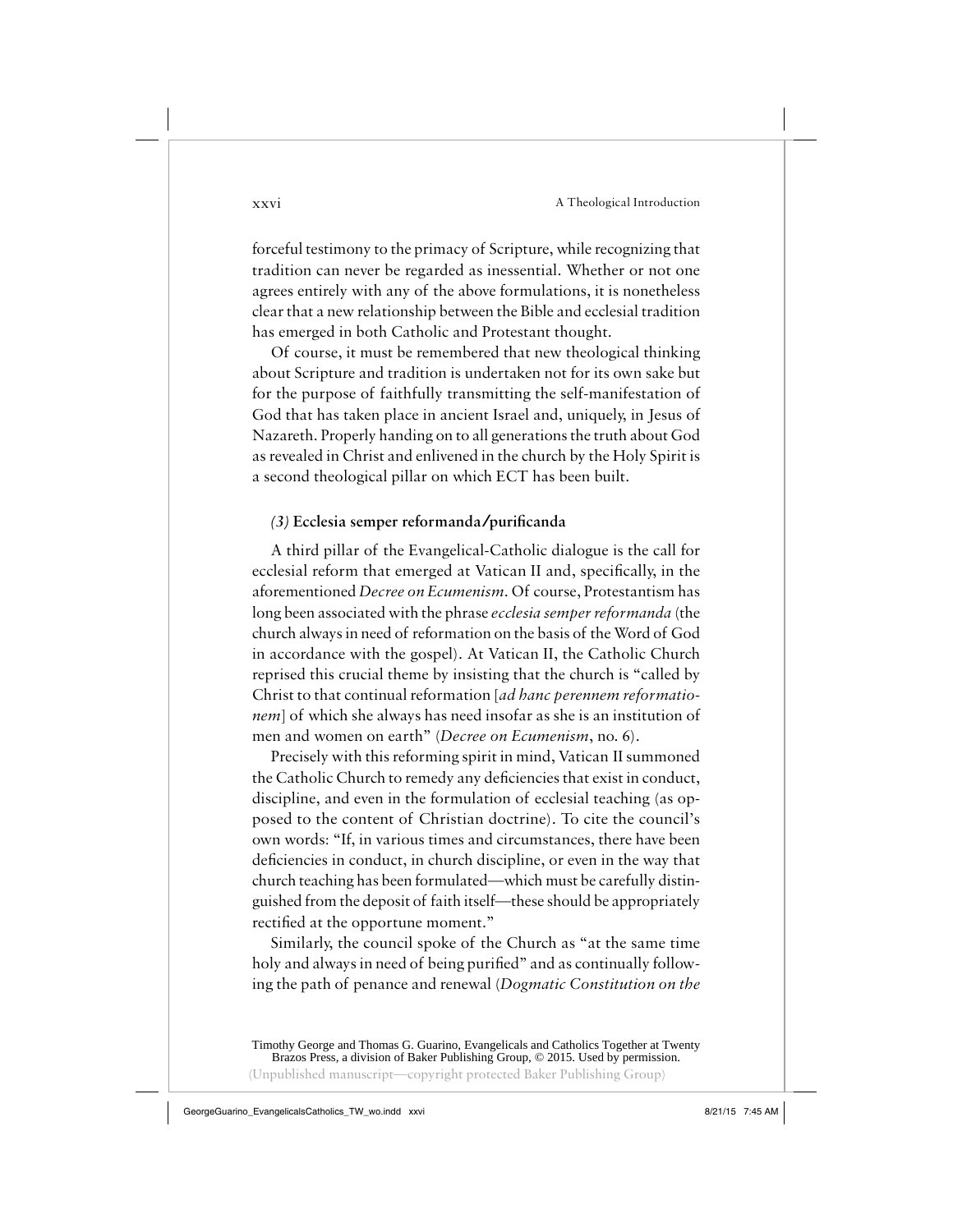*Church*, no. 8). The theologian Henri de Lubac noted that the phrase describing the Church as "holy while at the same time always in need of being purified" (*sancta simul et semper purificanda*) appeared to him—and to others, including the Reformed thinker Jean-Jacques von Allmen—as the expression most suitably reflecting the Church's duty of continual reform in Christ.**<sup>22</sup>**

Whichever phrase is chosen as most apt, it is nonetheless clear that at Vatican II the Catholic Church placed a decided emphasis on the need for self-reformation. While the council did not reverse any of Catholicism's foundational teachings, it issued no anathemas or condemnations. And it certainly spoke with a new accent, expressing the Christian faith in more scripturally oriented formulations. One may discern in the conciliar documents a change of tone and genre, with the Church's message cast in more biblical and evangelical, rather than juridical or scholastic, terms.**<sup>23</sup>** This change in emphasis reflected the desire of John XXIII, the pope who convoked Vatican II, that the event mark the beginning of a new Pentecost, with the Holy Spirit poured out on the church anew, renewing its life, preaching, and mission. It is no surprise, then, that Benedict XVI, in an important speech, insisted that while the council certainly did not intend a "rupture" with the past, it clearly did engage in a "hermeneutics of reform."**<sup>24</sup>**

These axial conciliar themes—legitimate diversity within unity, a renewed relationship between the Bible and tradition, and the call for ecclesial reform—received virtually unanimous support from the many Protestant observers and theologians at Vatican II, thereby launching the Catholic Church into the midst of the ecumenical movement. Taken together, these three themes form the theological background to the subsequent advances made by Evangelicals and Catholics Together.**<sup>25</sup>**

22. Henri de Lubac, *The Motherhood of the Church*, trans. Sr. Sergia Englund (San Francisco: Ignatius, 1982), 33–34.

23. Vatican II's change in the style or rhetorical genre of the Catholic Church is a prominent theme in John W. O'Malley, *What Happened at Vatican II* (Cambridge, MA: Belknap Press of Harvard University Press, 2008).

24. See Benedict XVI, "Christmas Address" (Dec. 22, 2005), *Acta Apostolicae Sedis* 98 (2006): 40–53.

25. While we think that these three themes have been particularly important for the mission of ECT, we recognize that other theological elements emerging from the

Timothy George and Thomas G. Guarino, Evangelicals and Catholics Together at Twenty Brazos Press, a division of Baker Publishing Group, © 2015. Used by permission.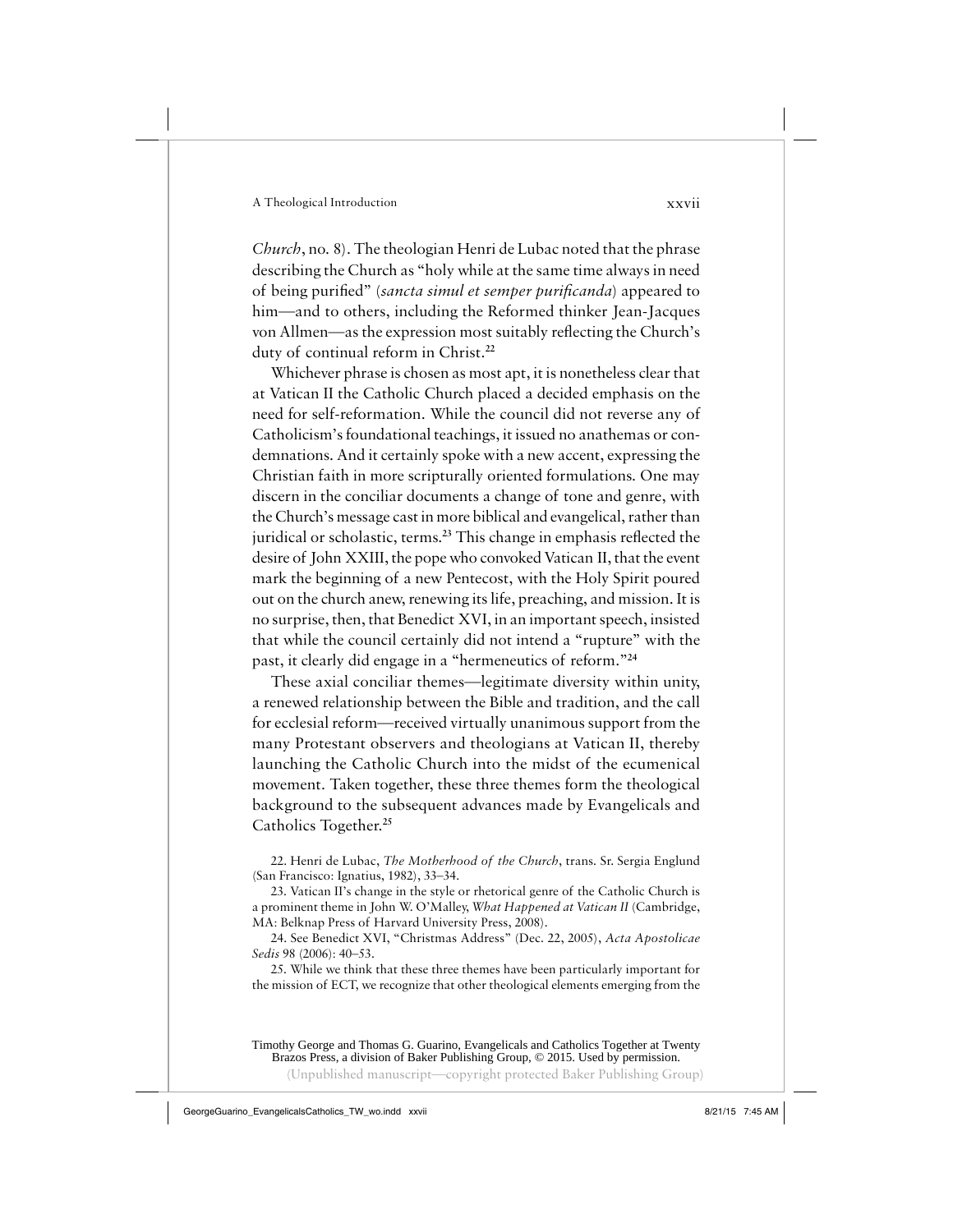Besides some of the theological points noted above, we should also mention a more personal one. Evangelicals and Catholics have now met face-to-face in theological dialogue for over twenty years. We do not form our views apart from each other's perspectives. We do not formulate our opinions on the basis of old stereotypes of our dialogue partners. We know each other well, as both colleagues and friends, and appreciate each other's deep and lively commitment to the Christian faith and each other's continuing desire to live out that discipleship in a profound way. This appreciative Christian friendship has had enormous implications for our deliberations.

It should also be noted that, from the beginning, ECT has made clear that there would be no false irenicism in our discussions, as if there existed no significant differences between us. As the very first ECT statement affirmed, "We reject any appearance of harmony that is purchased at the price of truth." We do have major differences on issues such as the nature and number of sacraments and the structure of the church and its ministry. Ours has been not an easygoing ecumenism that papers over these differences but a serious theological seeking of unity in truth. While we are not in perfect doctrinal communion, we nonetheless share a significant number of the essential and foundational teachings of the Christian faith: belief in the one Triune God, Father, Son, and Holy Spirit; in Jesus Christ, the Eternal Word made flesh, the Lord and Redeemer of all humanity; in the Holy Scriptures as the unique, divinely inspired Word of God that, by the power of the Spirit, is able to make one "wise unto salvation" (2 Tim. 3:15 KJV); and in the need for all to be redeemed, a salvation accomplished only by the grace of God. It is on the basis of these common doctrinal affirmations that Evangelicals and Catholics Together has proceeded with confidence over these past twenty years.

Commenting on ecumenism and on the continuing Christian mission, Pope Francis has recently stated:

The immense numbers of people who have not received the Gospel of Jesus Christ cannot leave us indifferent. Consequently, commitment

council have significance as well, e.g., the "hierarchy of truths" (*Decree on Ecumenism*, no. 11), which teaches that not every element of divine revelation has the same centrality or importance.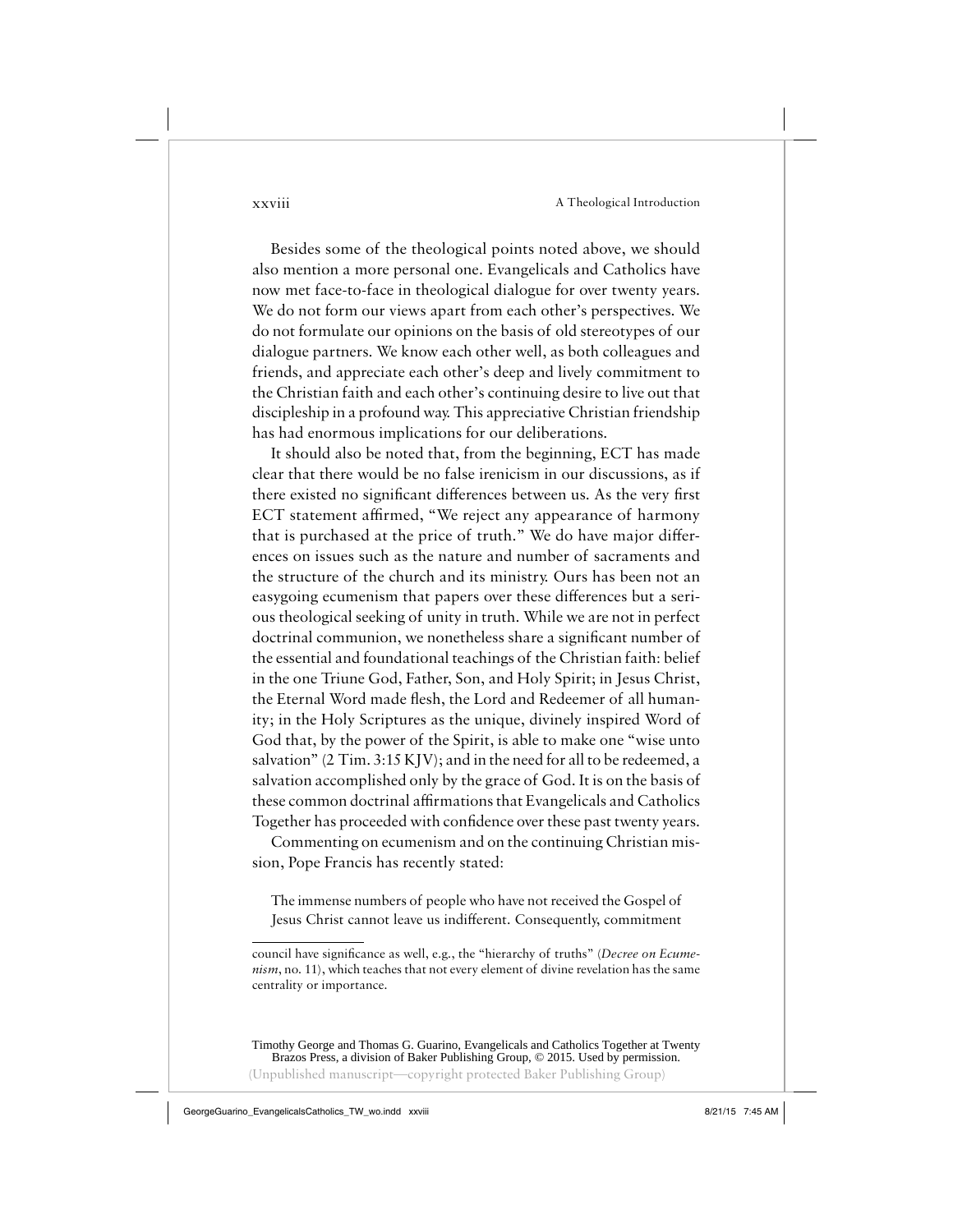to a unity which helps them to accept Jesus Christ can no longer be a matter of mere diplomacy or forced compliance, but rather an indispensable path to evangelization. . . . How many important things unite us [Catholics and Protestants]! If we really believe in the abundantly free working of the Holy Spirit, we can learn so much from one another! It is not just about being better informed about others, but rather about reaping what the Spirit has sown in them, which is also meant to be a gift for us. (*Evangelii Gaudium* [*The Joy of the Gospel*], no. 246)

#### **The Joint Statements of Evangelicals and Catholics Together**

This volume presents the nine statements that ECT has issued between 1994 and 2015. Reading through the documents, one will observe that ECT has moved along two lines of thought: a specifically theological track and a theologically informed cultural track. Examples of the former include the statements on justification (*The Gift of Salvation*) and on Mary, the Mother of God (*Do Whatever He Tells You*), and examples of the latter include the documents on the culture of life (*That They May Have Life*) and on religious liberty (*In Defense of Religious Freedom*).

While there will be more extensive introductions to each of the documents, our intention here is to highlight a few major points with regard to the nine agreed statements.

The first, groundbreaking statement is entitled *Evangelicals and Catholics Together: The Christian Mission in the Third Millennium* (1994). This was the innovative document that called forth much reaction, both positive and negative, and that set the tone for the entire project of Evangelicals and Catholics Together. In this statement, ECT insisted on several points: our common witness to, and fraternity in, Jesus Christ; our mandate to seek unity for the sake of the gospel (based on Jesus's prayer in John 17); and the pressing need for Christian cooperation on various societal issues such as the abortion regime.

In reading this initial statement, one is struck by its prophetic power. There is already a strong accent on the importance of religious freedom as the primary and fundamental freedom, reflecting the

Timothy George and Thomas G. Guarino, Evangelicals and Catholics Together at Twenty Brazos Press, a division of Baker Publishing Group, © 2015. Used by permission.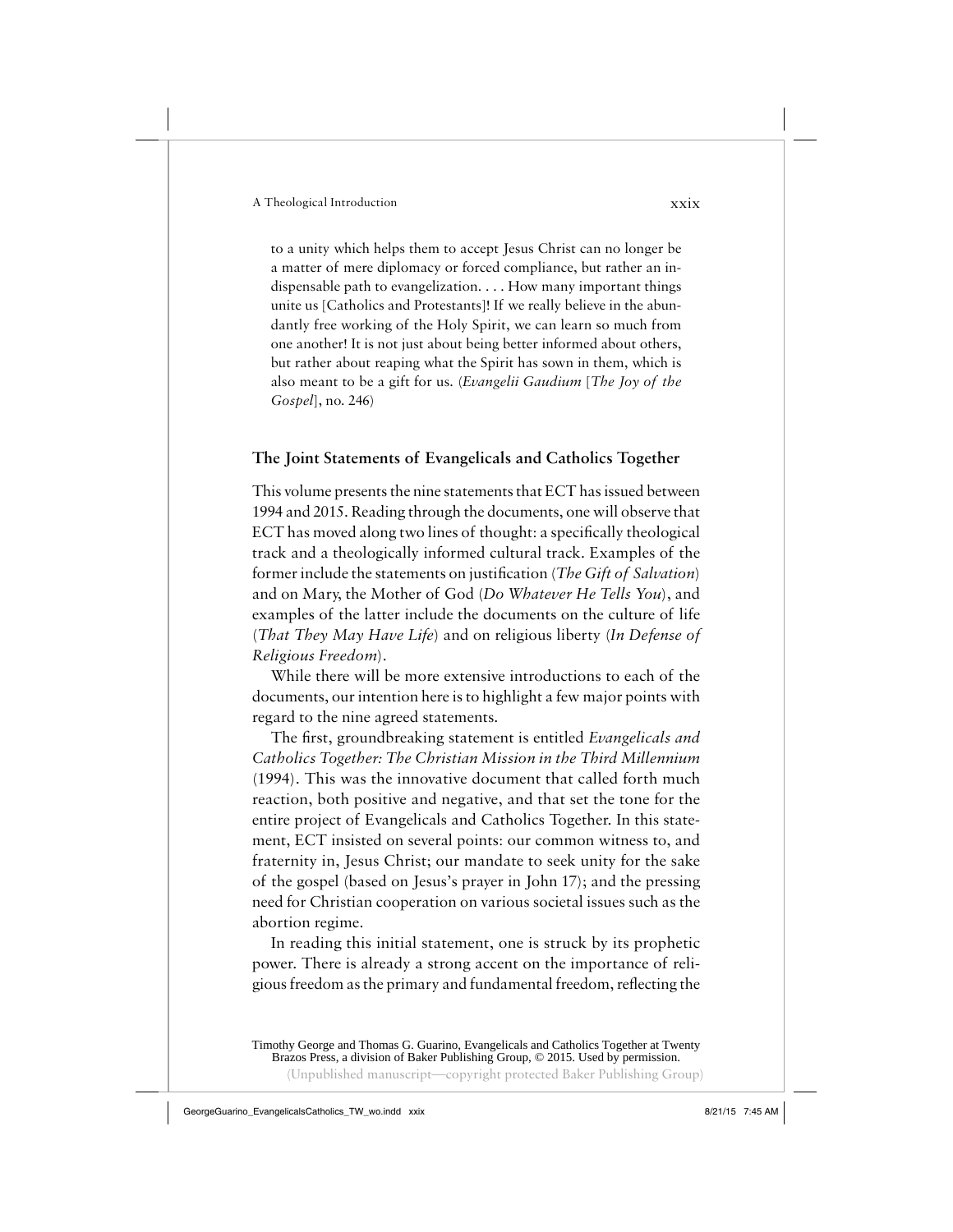dignity of the human person. There is the insistence that the separation of church and state, while legitimate in itself, is not intended to mean, and indeed can never mean, the separation of religion from public life. One is also struck by the rhetorical power of the document in phrases such as this: "To propose that securing civil virtue is the purpose of religion is blasphemous. To deny that securing civil virtue is a benefit of religion is blindness." In this original statement of 1994, we have the solid foundation on which ECT was built in the ensuing years.

Our second statement, entitled *The Gift of Salvation* (1997), deals with the central Christian theme of justification by faith. We remember well Richard John Neuhaus leaning back in his chair and lighting a cigarette at the very beginning of our discussion in 1996. He opened the conversation by saying that, as a former Lutheran pastor, he had no problem with justification by faith alone. And then Neuhaus related a story: When considering becoming a Catholic, he asked Father Avery Dulles about Catholicism's position on the biblical doctrine of justification by faith alone. Dulles responded, "Justification by faith alone? Justification by faith alone? The only thing the Bible says about that is to condemn it!" (Dulles was referring to the Letter of James.) Ostensibly, we were off to a rocky start.

But we made significant headway. Chuck Colson always felt that the statement on justification was the most important document issued by ECT, precisely because of the importance of this theme at the time of the Reformation and still today. Colson subsequently told one interviewer that Avery Dulles and Richard Neuhaus died in back-to-back months (December 2008 and January 2009), but not before God had providentially allowed them to collaborate on our crucial statement about justification. Colson noted with particular pleasure that Pope Benedict XVI taught that, if properly understood, Luther was right. In a routine Wednesday audience on November 19, 2008, Benedict stated:

Luther's phrase: "faith alone" is true, if it is not opposed to faith in charity, in love. Faith is looking at Christ, entrusting oneself to Christ, being united to Christ, conformed to Christ, to his life. And the form, the life of Christ, is love; hence to believe is to conform to Christ and to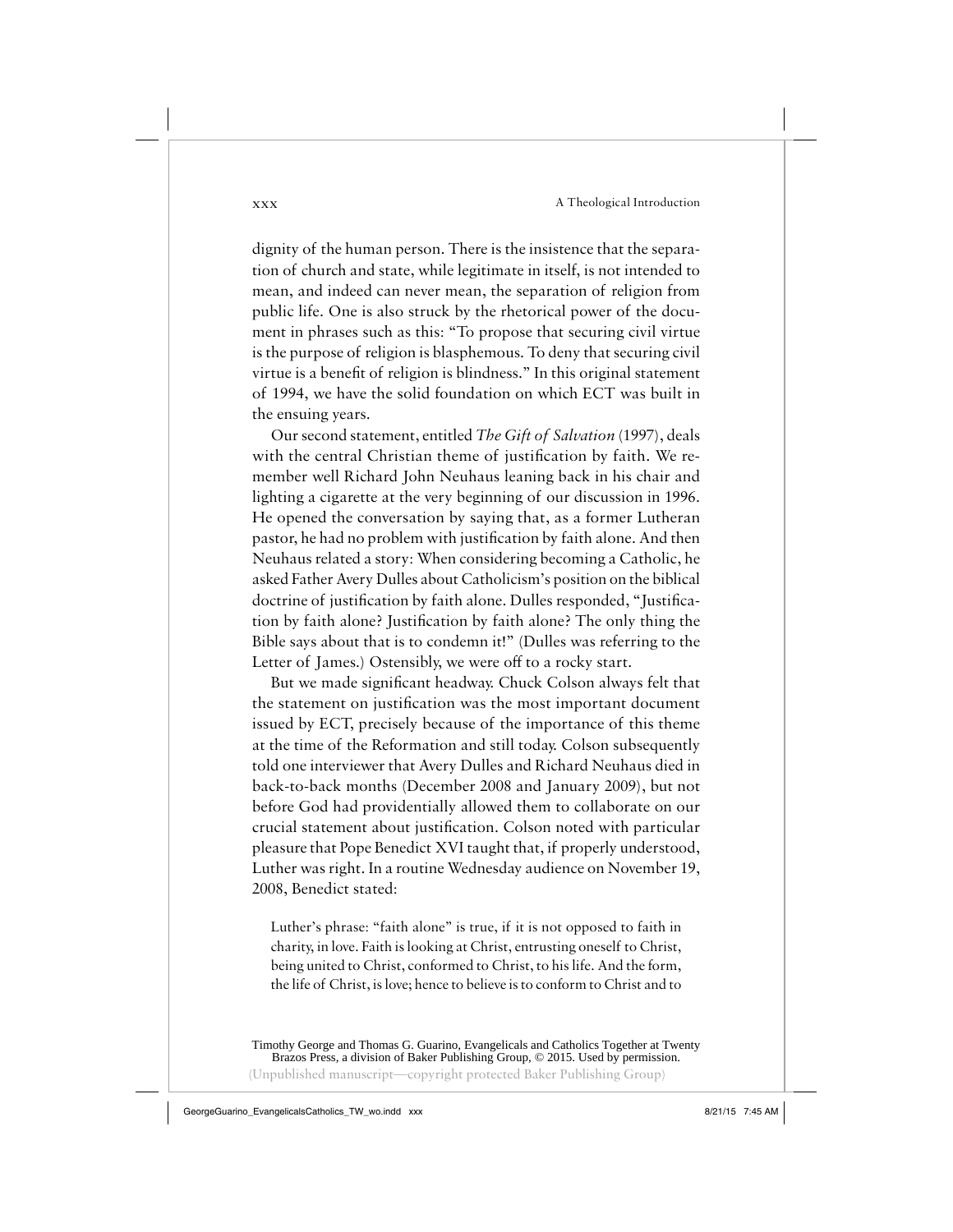enter into his love. So it is that in the Letter to the Galatians in which he primarily developed his teaching on justification St. Paul speaks of faith that works through love (cf. Gal. 5:14).**<sup>26</sup>**

Catholics and Lutherans in the United States had already achieved a significant measure of agreement in their 1985 statement *Justification by Faith*. **<sup>27</sup>** The ECT statement of 1997, *The Gift of Salvation*, was another significant milestone on the road to the groundbreaking 1999 accord between the Catholic Church and the Lutheran World Federation entitled *Joint Declaration on Justification* (an accord subsequently endorsed by several other Protestant churches as well).

Our third statement, *Your Word Is Truth* (2002), deals with the relationship between Sacred Scripture and the church's tradition, long a thorny and controversial theological issue. Over the past fifty years Catholicism has placed an increasingly significant accent on the uniqueness and priority of the Bible, and Protestants have adopted a more complex understanding of the phrase *sola scriptura*, one that does not rule out the importance of tradition (even while subordinating it to Scripture) in the formulation of church doctrine.

We agreed that the Holy Spirit is the true teacher of the church and that the Bible is, as the traditional axiom has it, the *norma normans non normata* (the rule of faith that is not itself judged by anything else). Of course, even with that said, Catholics and Evangelicals differ on precisely how the Bible is properly interpreted. But this, too, was a significant breakthrough.

Our fourth and fifth statements treat *The Communion of Saints* (2003) and *The Call to Holiness* (2005). In these documents, we affirm that all Christians are called in their personal lives to draw closer to the living Christ and, in so doing, to draw closer to one another—and to the Christians who have gone before us—in both witness and mission.

In 2006, ECT published its sixth statement, *That They May Have Life*, jointly affirming that as followers of Christ, Christians are called

27. *Justification by Faith: Lutherans and Catholics in Dialogue VII*, ed. H. George Anderson, T. Austin Murphy, and Joseph A. Burgess (Minneapolis: Augsburg, 1985).

Timothy George and Thomas G. Guarino, Evangelicals and Catholics Together at Twenty Brazos Press, a division of Baker Publishing Group, © 2015. Used by permission.

<sup>26.</sup> See http://w2.vatican.va/content/benedict-xvi/en/audiences/2008/documents /hf\_ben-xvi\_aud\_20081119.html.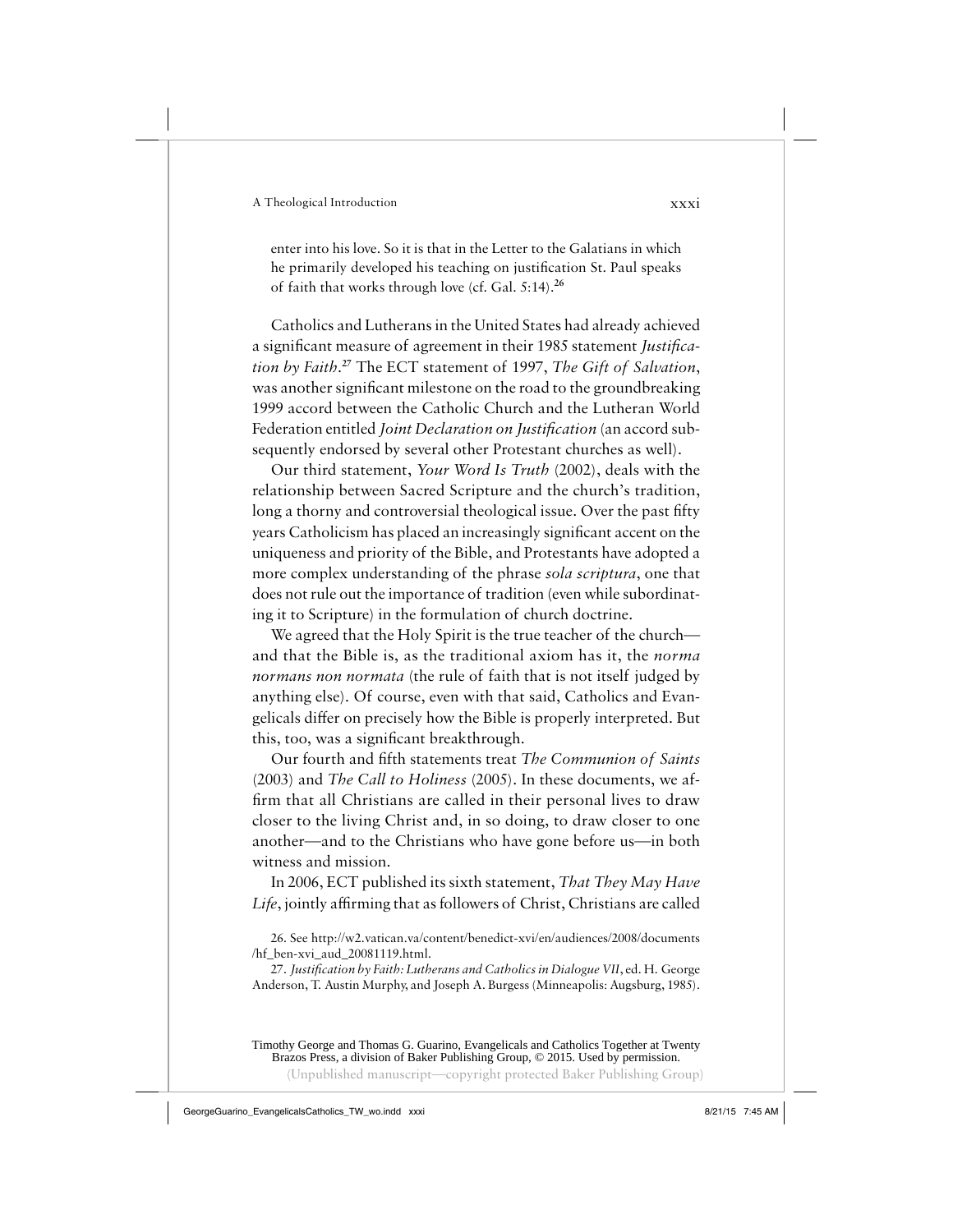to care for and protect the most marginalized and vulnerable members of our society, including the unborn, the disabled, the dependent elderly, the dying, and the poor. Every human being from conception to natural death is eternally intended by God. Every person then, including those children waiting to be born, should be welcomed in life and protected in law. While written primarily for Christian believers, this statement was also meant to offer guidance to all those in the public square.

Our seventh statement returned to a specifically theological question, the role of Mary in the life of the church. Entitled *Do Whatever He Tells You: The Blessed Virgin Mary in Christian Faith and Life* (2009), the document was described by one wag as "Evangelicals and Catholics Apart." That's a humorous comment, but an exaggeration. We do, indeed, have important differences on the role of Mary in salvation history and in the lives of contemporary Christians. Over the centuries, the Blessed Mother has played an intense role in Catholic life, theology, and devotion, whereas the Evangelical community places virtually its entire emphasis on Christ the Savior, seeing in Mary primarily a sinful human being in need of redemption.

In fact, both Evangelicals and Catholics wish to understand the Blessed Mother in light of her son, Jesus Christ, and his unique salvific role. We agreed that Mary is described in Scripture as the blessed, virgin mother of the Redeemer. As such, it is proper to call her *Theotokos* (God-bearer) or "the one who gave birth to the one who is God." Appropriating the language of the early Christian church (the Council of Ephesus, AD 431) marks an important affirmation by ECT. The Blessed Mother Mary serves as an example of courageous faith, love, and discipleship for all Christians.

The distinguished Reformed theologian Karl Barth once remarked, half humorously, that he had no objection to a Catholic statue of Mary, as long as her statue was placed in the congregation, signifying her eagerness to listen to the Word of God.**<sup>28</sup>** Insofar as Barth's remark emphasizes Mary as a disciple of Jesus Christ—a unique one,

28. Karl Barth, *Karl Barth's Letters 1961–1968*, ed. J. Fangmeier and H. Stoevesandt, trans. Geoffrey W. Bromiley (Grand Rapids: Eerdmans, 1981), 135.

Timothy George and Thomas G. Guarino, Evangelicals and Catholics Together at Twenty Brazos Press, a division of Baker Publishing Group, © 2015. Used by permission.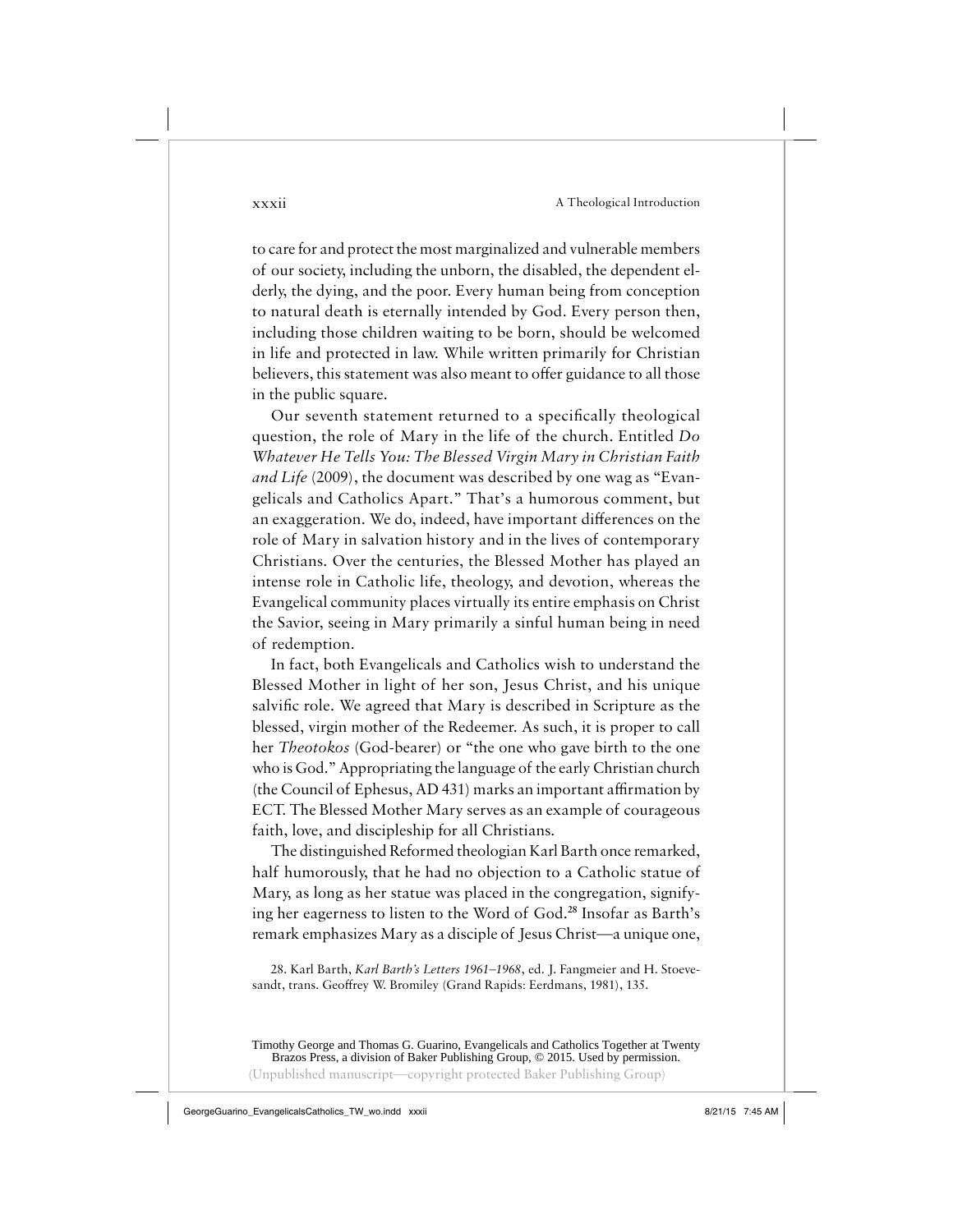to be sure—then this is a point on which Evangelicals and Catholics are entirely agreed.

In our eighth statement, *In Defense of Religious Freedom* (2012), we outline the bases for religious freedom in the history of Christian thought. Throughout the centuries, a consistent affirmation of Christians (even if not always strictly observed) is that men and women cannot be asked to violate their consciences in religious matters. Indeed, religious liberty goes to the heart of Christian anthropology: all men and women are created in the image and likeness of God; as such, there can be no coercion in matters of faith.

This statement also intends to overcome the manner in which religious freedom is understood by some today: as the right of men and women to worship privately and to cling personally to their beliefs, but without allowing these beliefs to guide all aspects of life in the public square. This profoundly diminished notion of religious freedom is rejected by Evangelicals and Catholics Together, just as it was rejected by the founders of ECT and, indeed, by the founders of the United States. As we said in our statement *That They May Have Life*: "Whatever is meant by 'the separation of church and state,' it cannot mean the separation of public life and public policy from the deepest convictions, including moral convictions, of the great majority of a nation's citizens."

Both Richard Neuhaus and Chuck Colson dedicated their lives to defending the proposition that religious faith—the most comprehensive of realities—could not be reduced to a private or insular dimension of life. Religious belief affects every aspect of existence; its free exercise must be allowed in every forum, public and private. To affirm this is certainly not to endorse religious imperialism. As Neuhaus frequently said, Christians seek neither a sacred public square nor a naked public square but a civil public square open to a wide range of convictions, where religious speech is fully protected as integral to society. People of all religions have a right to conduct their lives and work in accordance with their most deeply held convictions, without government reprisals or interference.

The most recent statement of ECT is entitled *The Two Shall Become One Flesh: Reclaiming Marriage* (2015) and is concerned with the nature of marriage as both a created and a revealed reality.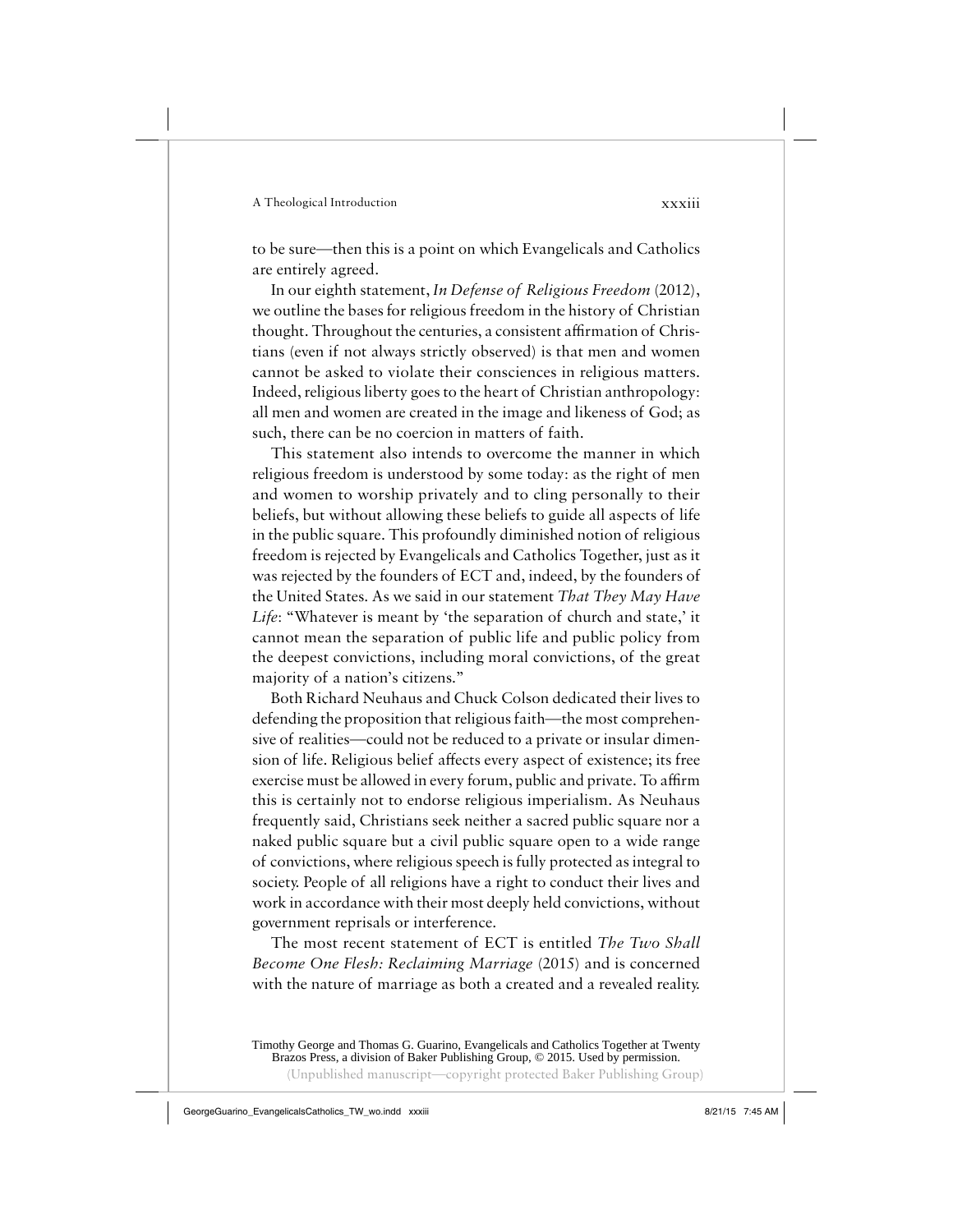Marriage as the permanent bond between a man and a woman has been acknowledged for millennia across highly diverse cultures. Over the past several decades, however, the institution of marriage has been weakened by divorce, premarital sex, cohabitation, and a contraceptive mentality. We together agree that the biblical teaching on human sexuality, marriage, and family life is clear but often overlooked, even by those claiming to be disciples of Jesus Christ. And we insist that marriage, as both a created and revealed reality, is based on malefemale complementarity. Indeed, as Paul the apostle says, marriage is a profound mystery, signifying the intimate relationship that exists between Christ and his church.

We further agree that same-sex "marriage" is not marriage at all but a dangerous parody of the marital union. Instead of a unique and permanent bond uniting a man and a woman, marriage is now understood as an instrument created by the state to give official status to the relationship between any two human beings. As Evangelicals and Catholics, we hold—no matter the claims and directives of the state—that marriage is the union of a man and woman, each of whom undertakes a permanent relationship that is open to procreation and to the complementary natural roles of father and mother. We urge Christians to stand firm in this belief despite the accusations of intolerance and bigotry to which they will certainly be subjected.

#### **Conclusion**

This review of the origins and theological foundations of Evangelicals and Catholics Together would not be complete if we did not mention two well-known theologians who were at the heart of this enterprise from the beginning, Avery Dulles and J. I. Packer. Their status as internationally respected thinkers added immensely to the stature of ECT, particularly since a few had suggested that the dialogue was more a convenient political alliance rather than a mature theological encounter. The work of ECT over the years has given ample evidence that the dialogue is a witness to the gospel in all of its dimensions.

At the conclusion of their introduction to the volume announcing ECT's mission, Colson and Neuhaus wrote that Evangelicals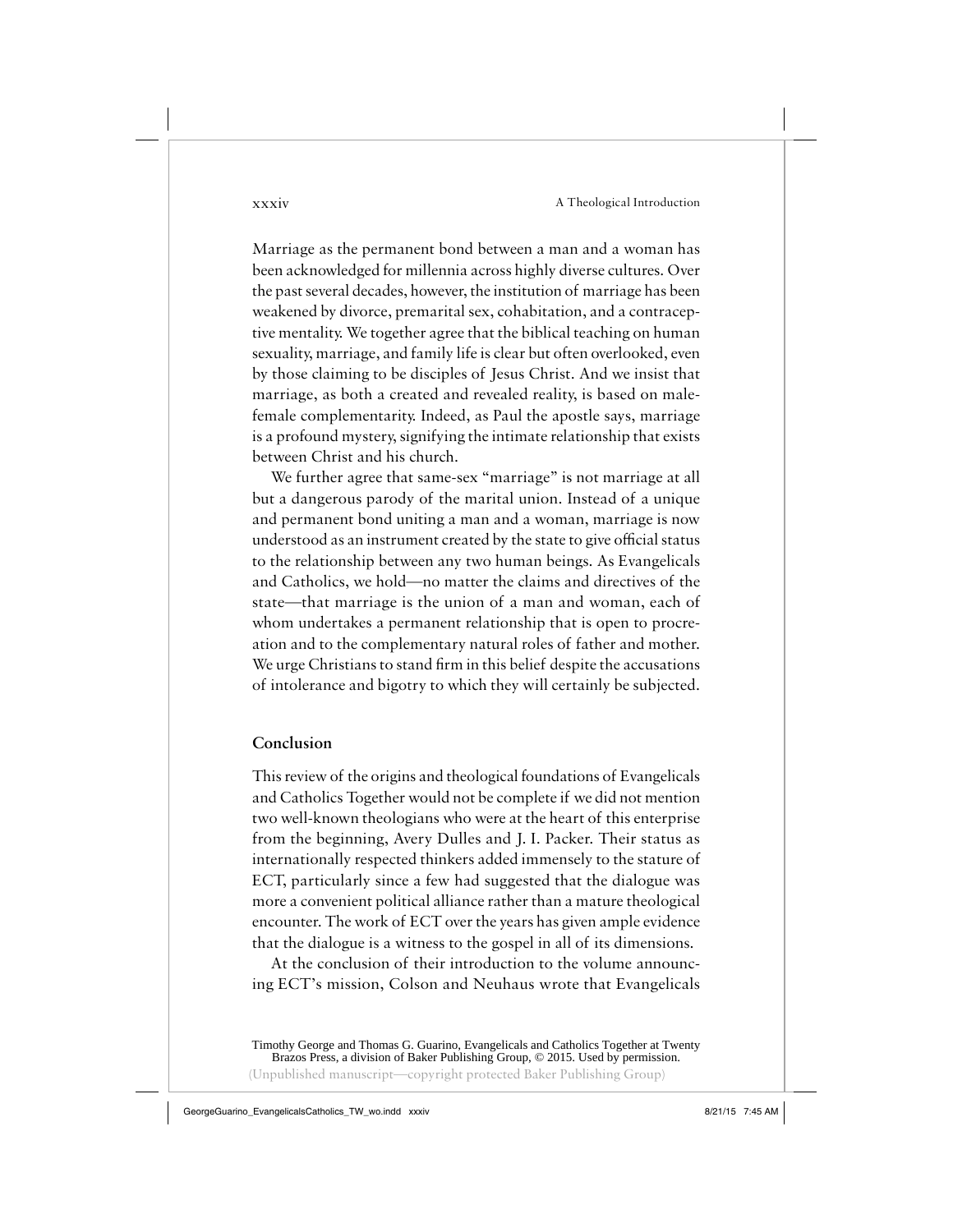and Catholics Together exists in service to the claim that God was reconciling the world to himself in Christ (2 Cor. 5:19). They added that "the final test of ECT will be whether it strengthens the church's witness to [this] gospel of reconciliation."**<sup>29</sup>** It is our firm hope that Evangelicals and Catholics Together is meeting that challenge. Both editors of this volume joined ECT in 1995, when Colson and Neuhaus were assembling a core group charged with continuing the theological dialogue. In the ensuing two decades, we have seen this ecumenical initiative grow in maturity and refinement, with both Evangelicals and Catholics deeply grateful for our common witness to all that God has done in the history of ancient Israel, and, uniquely, in the Redeemer of the world, Jesus Christ.

Over the past two decades, Evangelicals and Catholics have learned much from one another and our joint commitment to biblical and doctrinal truth. We live in an age when the very idea of truth is often called into question. And yet we believe that the Bible teaches God's truth, a truth that is able to be known and understood, appropriated and lived, under the agency of the Holy Spirit. It is the task of ECT to formulate that truth in a way that assists contemporary men and women to live as committed disciples of Jesus of Nazareth.

Not long before his death in 2009, Richard Neuhaus made clear that he wished to see the important work undertaken by ECT continue. Chuck Colson, too, just months before his own passage to God in 2012, was insistent that ECT was one of the most powerful initiatives in the United States for communicating the truth of the gospel. No matter the obstacles, he said, Evangelicals and Catholics must stand side by side in their public witness to biblical truth. The intention of ECT is to continue the prophetic mission of its founders.

Evangelicals and Catholics do not know how Christian unity will come about but look forward to that day when we are fully united in the common witness for which Jesus Christ himself prayed. It is the editors' hope that readers will find theological and spiritual nourishment in the statements collected in this volume. Our prayer is that God may continue to bless the work of Evangelicals and Catholics Together.

29. *Evangelicals and Catholics Together: Toward a Common Mission*, x.

Timothy George and Thomas G. Guarino, Evangelicals and Catholics Together at Twenty Brazos Press, a division of Baker Publishing Group, © 2015. Used by permission.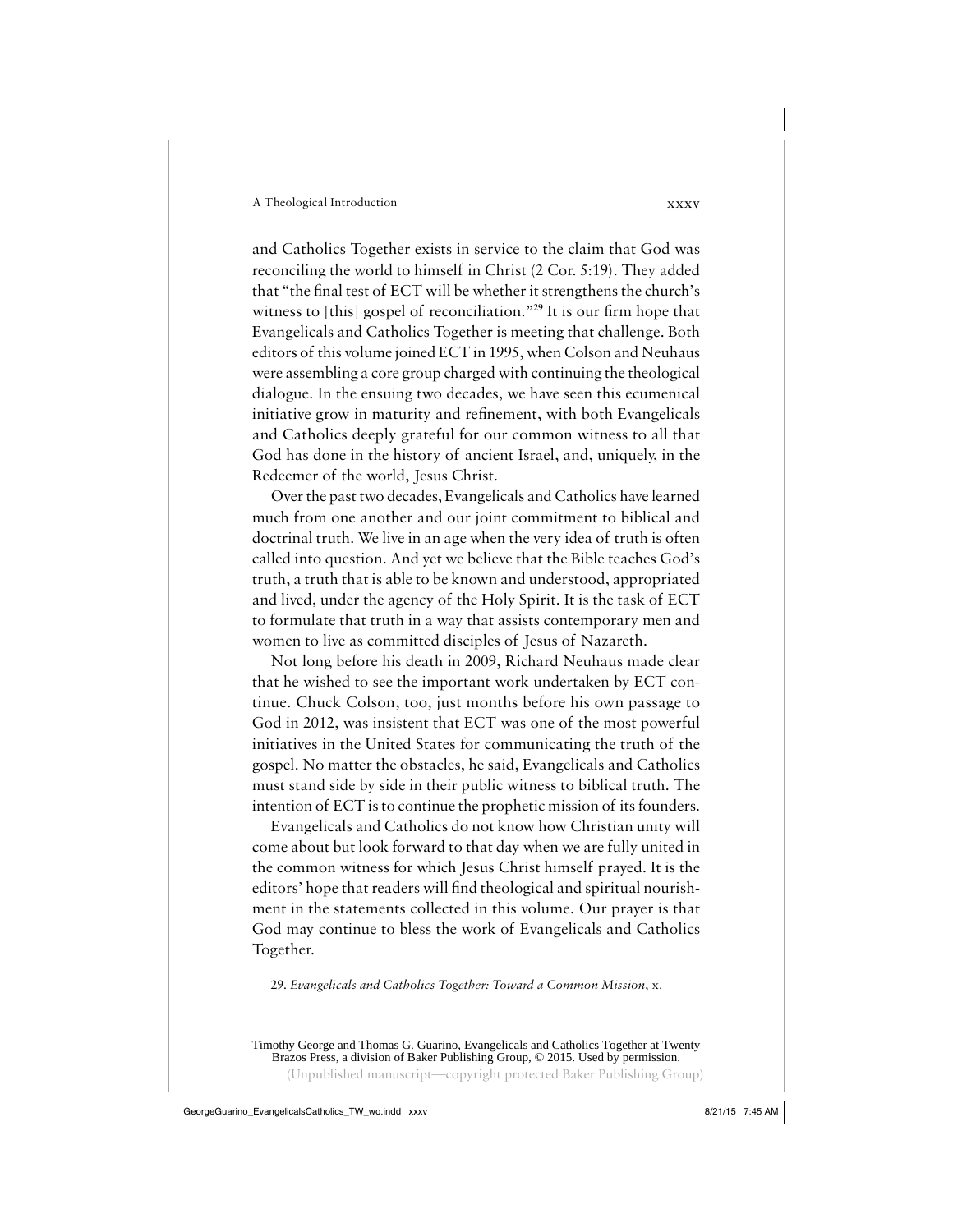#### **Postscript**

The list of signatories to each of the statements is found in an appendix at the end of this volume. In some statements, the institutional affiliation of the signatories was indicated at the time of publication; in other statements, such affiliation was omitted. We have reprinted the signatory lists as they originally appeared.

Further, several of our agreed statements have prefaces that recap earlier agreements and discuss ECT's ongoing theological progress. While these prologues are not constitutive parts of the statements themselves, we have reprinted them here, placing them in italics. They help to establish the context in which the various statements came to fruition.

Finally, we have not asked the contributors for uniformity in biblical citations. Various biblical translations have been utilized; occasionally we have standardized translations, conforming them to the RSV.

We have also made slight orthographical changes in the statements for the sake of consistency.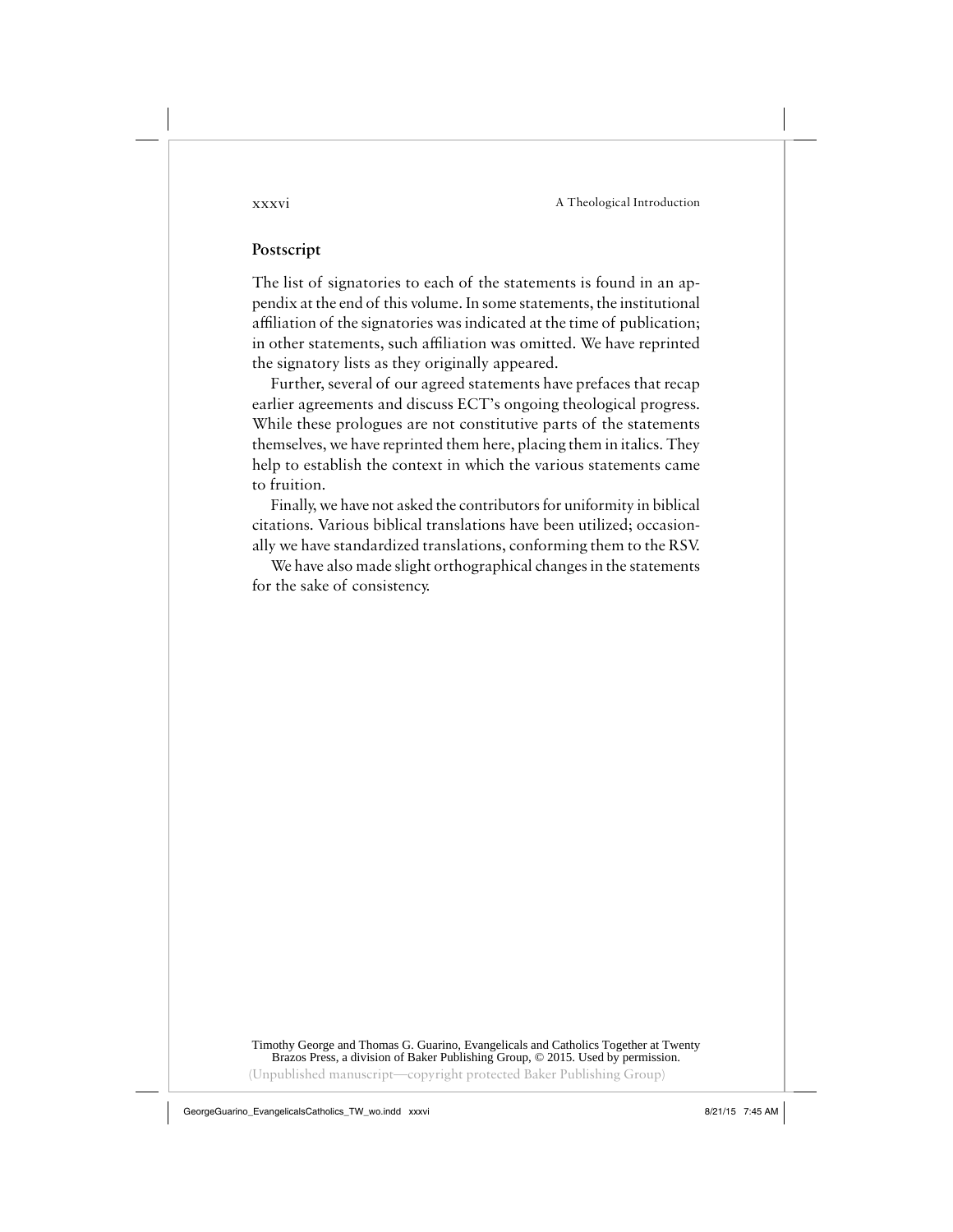## 1

### Unity

#### Introduction

TIMOTHY GFORGF

In 1534, Abbot Paul Bachmann published a virulent anti-Protestant<br>booklet entitled "A Punch in the Mouth for the Lutheran Lying<br>Wide Coping Throats " Not to be outdone the Protestant court chan booklet entitled "A Punch in the Mouth for the Lutheran Lying Wide-Gaping Throats." Not to be outdone, the Protestant court chaplain, Jerome Rauscher, responded with a treatise of his own titled "One Hundred Select, Great, Shameless, Fat, Well-Swilled, Stinking, Papistical Lies." Such was the tenor of theological discourse among many of the formative shapers of classical Protestantism and resurgent Roman Catholicism in the sixteenth century. Such rhetoric was brought from the Old World to the New. Fueled by local prejudice and nativist traditions, it continued to deepen the divide between the heirs of the Reformation debates.

Imagine, then, the surprise—in some circles, the shock—when on March 29, 1994, the statement *Evangelicals and Catholics Together: The Christian Mission in the Third Millennium* was released in New

(Unpublished manuscript—copyright protected Baker Publishing Group) Timothy George and Thomas G. Guarino, Evangelicals and Catholics Together at Twenty Brazos Press, a division of Baker Publishing Group, © 2015. Used by permission.

1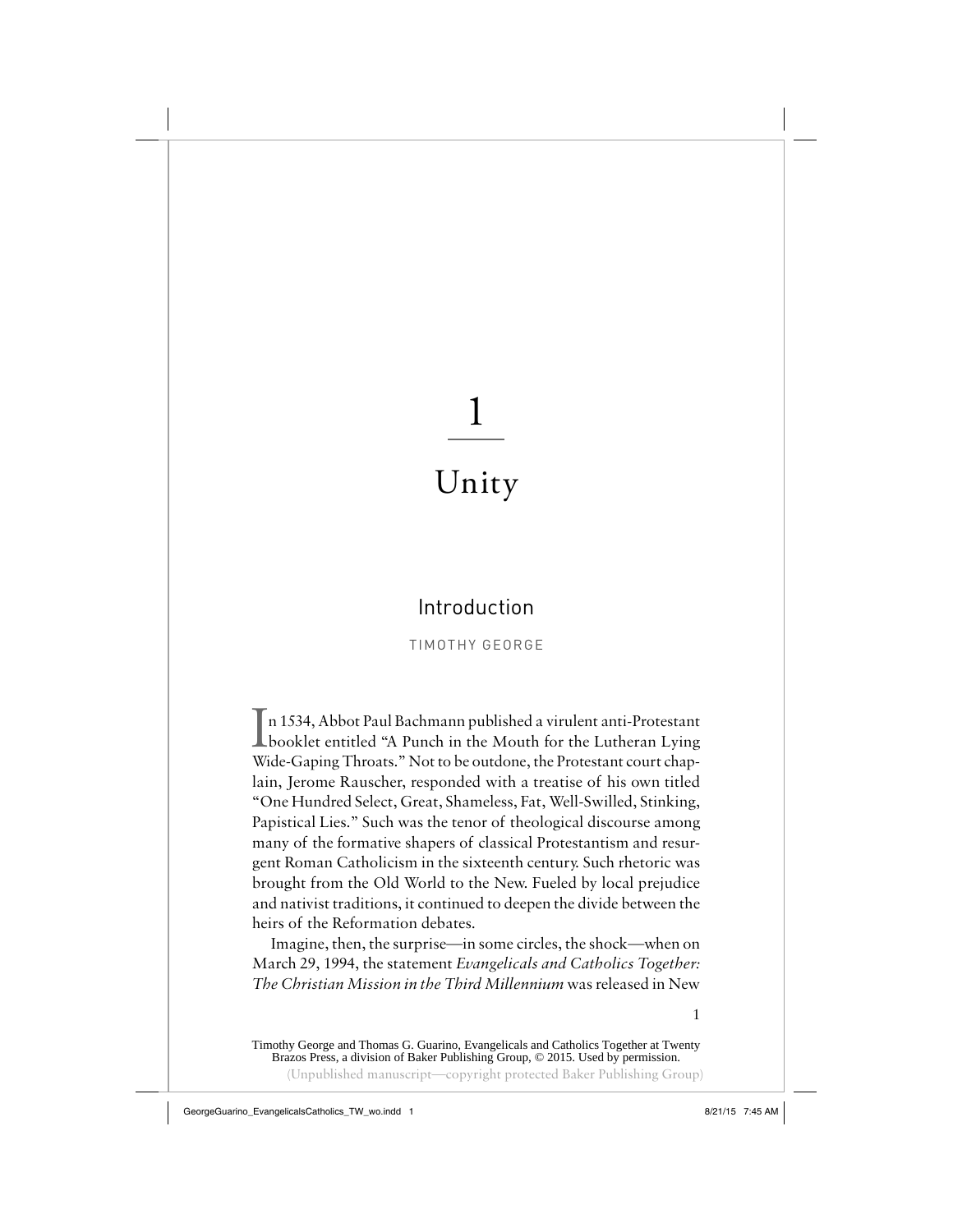York. Here the old hostility between Catholics and Evangelicals was replaced by a new awareness of their common Christian identity a shared life in Jesus Christ. The core affirmation of the first ECT statement, and of the entire project, was this declaration: "All who accept Christ as Lord and Savior are brothers and sisters in Christ. Evangelicals and Catholics are brothers and sisters in Christ. We have not chosen one another, just as we have not chosen Christ. He has chosen us, and He has chosen us to be his together."

On the following day, the story of the new Evangelical and Catholic initiative was carried on the front page of the *New York Times*, the *Chicago Tribune*, and other newspapers across the country. The reaction was immediate and explosive. While some saw this new effort as a hopeful sign, others, especially some conservative Evangelicals on the right, were disturbed and distraught. Best-selling author Dave Hunt wrote of the ECT statement: "I believe the document represents the most devastating blow against the gospel in at least 1,000 years."**<sup>1</sup>** For their part, many left-leaning progressives, both Catholics and Protestants, dismissed the statement as a publicity stunt tied to conservative politics.

It seemed to me that both of these narratives had badly misjudged the situation. When I was asked to write a lead editorial on ECT for *Christianity Today*, I described the new project in this way:

Here is an ecumenism of the trenches born out of a common moral struggle to proclaim and embody the Gospel of Jesus Christ in a culture of disarray. This is not merely a case of politics making strange bedfellows. It is more like Abraham bargaining with God for the minimal number of righteous witnesses required to spare the sinful city of Sodom. For too long, ecumenism has been left to Left-leaning Catholics and mainline Protestants. For that reason alone, evangelicals should applaud this effort and rejoice in the progress it represents.<sup>2</sup>

Of course, ECT did not come out of the blue. Ever since his 1957 crusade in New York City, Billy Graham had warmly welcomed

2. Timothy George, "Catholics and Evangelicals in the Trenches," *Christianity Today*, May 1994, 16.

Timothy George and Thomas G. Guarino, Evangelicals and Catholics Together at Twenty Brazos Press, a division of Baker Publishing Group, © 2015. Used by permission.

<sup>1.</sup> Dave Hunt, "The Gospel Betrayed," *The Berean Call*, May 1, 1994, www.the bereancall.org/content/gospel-betrayed.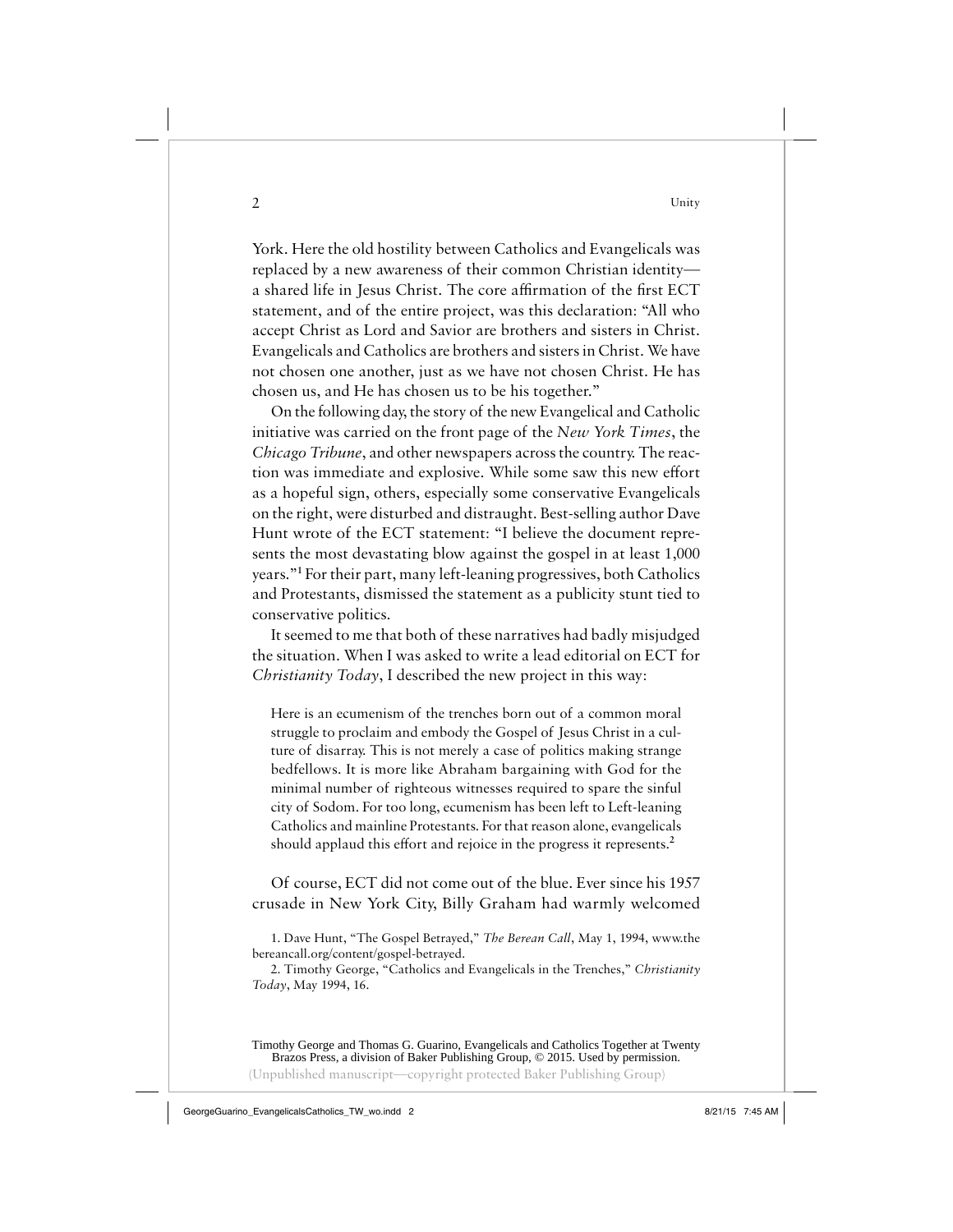Catholic participants in his evangelistic efforts. John Stott, an Anglican pastor with worldwide influence, had long engaged with Catholics in serious theological discussions on issues of mission and world evangelization. Further, an "ecumenism of the trenches" was already at work among many Evangelicals and Catholics in local communities who found themselves standing side by side in opposing abortion on demand and advocating for the traditional values of chastity, family, and community—all derived from deeply held religious convictions.

The 1994 ECT statement, however, did represent something different. First, it was not an official, church-endorsed ecumenical dialogue but rather an ad hoc group of Catholic and Evangelical theologians brought together by Richard John Neuhaus and Charles W. Colson Jr. The ECT participants were clear that they spoke *from* and *to* but not *for* their respective churches and denominations. While ECT might have raised some ecumenical eyebrows, its independent status made it more flexible and more responsive than traditional patterns of discourse. From the beginning, the Vatican was aware and encouraging of the project. On one occasion, Cardinal Edward Idris Cassidy, then the president of the Pontifical Council for Promoting Christian Unity, addressed the ECT group. At the same time, some Evangelical members of ECT continued to participate in official bilateral dialogues between the Catholic Church and Baptists, Pentecostals, and the World Evangelical Alliance.

Second, ECT represented a move beyond cobelligerency. While sharing many common moral concerns in what were then called the "culture wars," the framers of ECT determined to address these issues precisely as believers in Jesus Christ. They took seriously the prayer of Jesus in John 17:21—"that they may all be one; even as thou, Father, art in me, and I in thee, that they also may be in us, so that the world may believe that thou hast sent me."

Third, the framers of ECT were well aware that Jesus's desire for his disciples to be one also encompassed his prayer for them to be "sanctified in the truth." As Jesus said, "And for their sake I consecrate myself, that they also may be sanctified in truth" (John 17:19 ESV). Both Catholic and Evangelical participants recognized that the only unity worth having was unity in the truth. They determined to practice an ecumenism of conviction, not an ecumenism of accommodation.

Timothy George and Thomas G. Guarino, Evangelicals and Catholics Together at Twenty Brazos Press, a division of Baker Publishing Group, © 2015. Used by permission.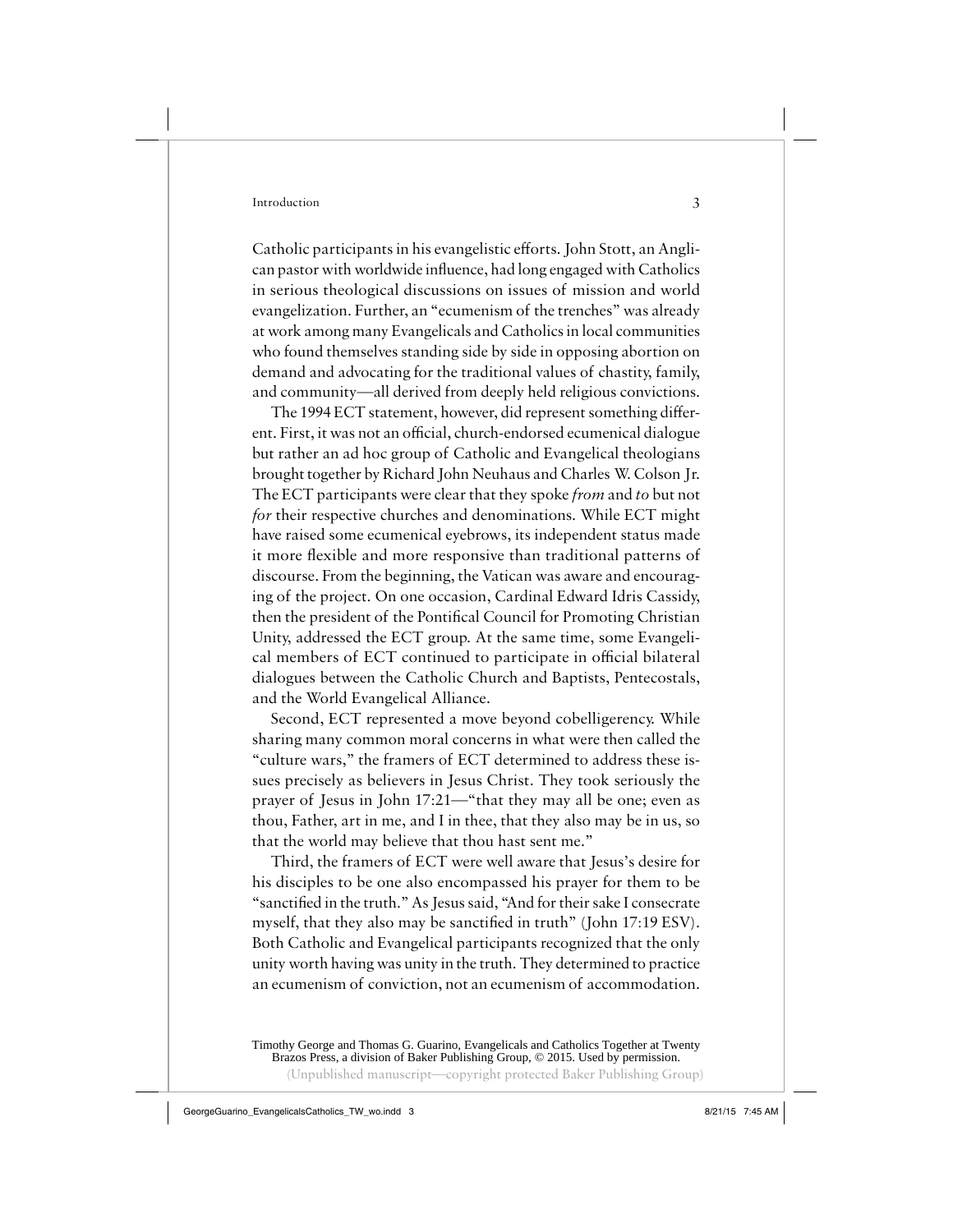In this regard, they were encouraged by the words of Joseph Ratzinger, now Pope Emeritus Benedict XVI: "Our quarreling ancestors were in reality much closer to each other when in all their disputes they still knew that they could only be servants of one truth which must be acknowledged as being as great and as pure as it has been intended for us by God."**<sup>3</sup>** Thus, from the beginning, ECT addressed theological matters still dividing Catholics and Evangelicals as well as issues of public policy and the common good.

These concerns were each represented in the five major sections of the first ECT statement. "We Affirm Together" includes a common embrace of the Apostles' Creed and the christological and trinitarian consensus of the early church. "We Hope Together" quotes the Great Commission of Jesus in Matthew 28 and connects the quest for Christian unity with the Lord's missionary mandate. "We Search Together" commits ECT to "disciplined and sustained conversation" through a prayerful reading of the Scriptures and honest examination of important doctrinal differences between Catholics and Evangelicals. "We Contend Together" speaks of a togetherness in witness on matters related to religious freedom, the sanctity of life, family values, and moral standards in society. And finally, "We Witness Together" encourages Catholics and Evangelicals to share the gospel of Jesus Christ among all peoples of the world and to do so in a spirit of love and humility, avoiding patterns of coercion or bearing false witness.

Avery (later Cardinal) Dulles and J. I. Packer were the two senior theologians in the ECT group. Their wisdom and expertise would guide the ECT process as it moved forward to take up such controverted issues as justification by faith, Scripture and tradition, the communion of saints, and the role of Mary in the life of the church, among others. Dulles's renowned work on ecclesiology informed the ECT dialogue and stressed the importance of seeking full visible unity within the body of Christ while emphasizing spiritual ecumenism and intermediate steps that Catholics and Evangelicals could—and should—take together in the meantime.

3. Joseph Ratzinger, *Church, Ecumenism, and Politics: New Endeavors in Ecclesiology* (San Francisco: Ignatius, 2008), 98.

Timothy George and Thomas G. Guarino, Evangelicals and Catholics Together at Twenty Brazos Press, a division of Baker Publishing Group, © 2015. Used by permission.